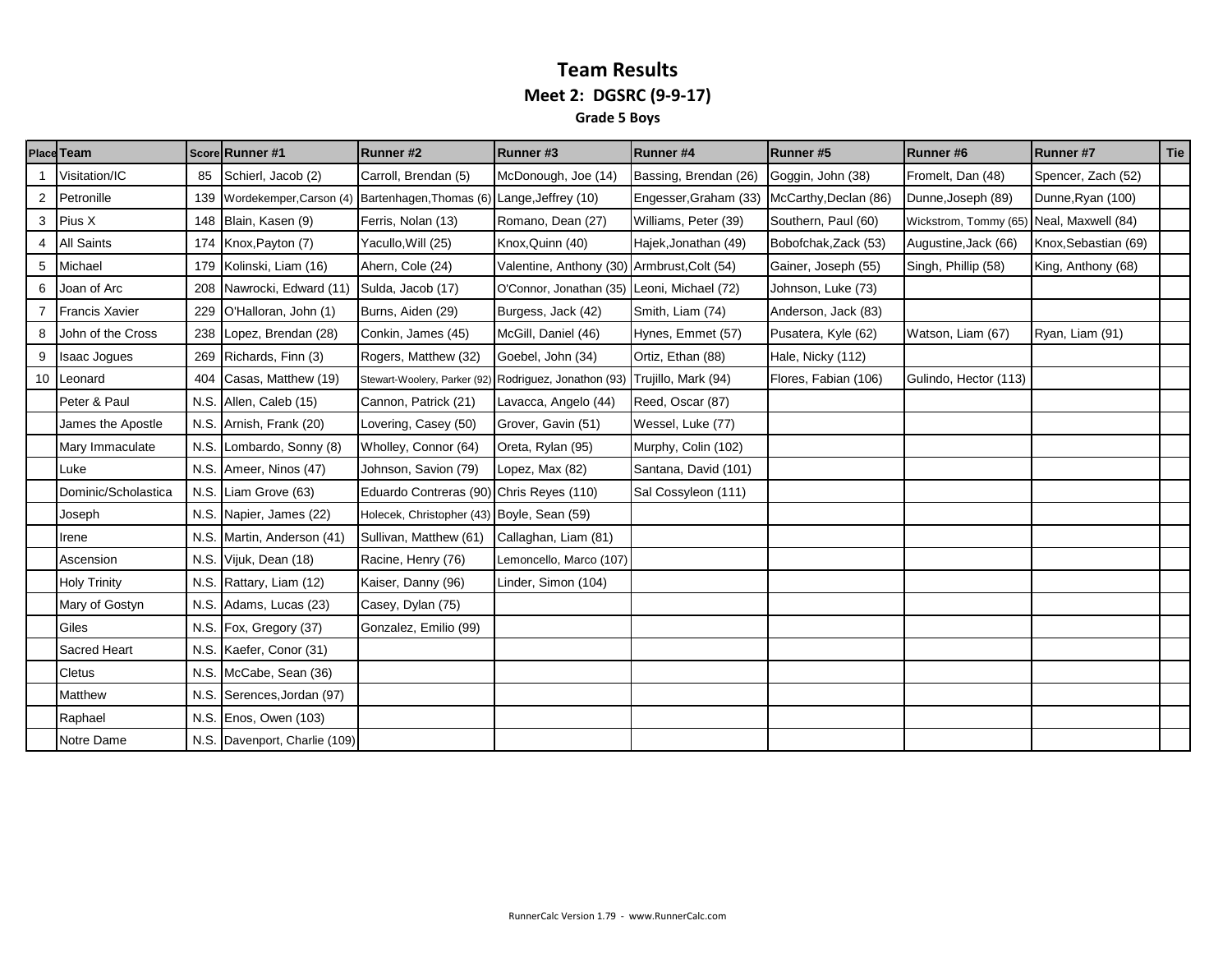**Grade 5 Boys**

|    | <b>Place Name</b>              | Team                  | Gr | Time         | #    |    | <b>Place Name</b>       | Team                  | Gr | Time         | #    |
|----|--------------------------------|-----------------------|----|--------------|------|----|-------------------------|-----------------------|----|--------------|------|
|    | O'Halloran, John               | Francis Xavier        | 5  | 06:20.3      | 689  | 51 | Grover, Gavin           | James the Apostle     | 5  | 07:47.9      | 768  |
| 2  | Schierl, Jacob                 | Visitation/IC         | 5  | 06:22.8      | 1112 | 52 | Spencer, Zach           | Visitation/IC         | 5  | 07:48.3      | 1113 |
| 3  | Richards, Finn                 | <b>Isaac Jogues</b>   | 5  | 06:23.0      | 753  | 53 | Bobofchak, Zack         | <b>All Saints</b>     | 5  | 07:49.0      | 589  |
| 4  | Wordekemper, Carson Petronille |                       | 5  | 06:27.8      | 1028 | 54 | Armbrust, Colt          | Michael               | 5  | 07:49.3      | 922  |
| 5  | Carroll, Brendan               | Visitation/IC         | 5  | 06:29.1      | 1103 | 55 | Gainer, Joseph          | Michael               | 5  | 07:49.7      | 924  |
| 6  | Bartenhagen, Thomas            | Petronille            | 5  | 06:29.5      | 1020 | 56 | Harrington, Finn        | Visitation/IC         | 5  | 07:50.1      | 1108 |
| 7  | Knox, Payton                   | <b>All Saints</b>     | 5  | 06:30.9      | 598  | 57 | Hynes, Emmet            | John of the Cross     | 5  | 07:52.6      | 808  |
| 8  | Lombardo, Sonny                | Mary Immaculate       | 5  | 06:34.9      | 865  | 58 | Singh, Phillip          | Michael               | 5  | 07:56.3      | 928  |
| 9  | Blain, Kasen                   | Pius X                | 5  | 06:35.4      | 1054 | 59 | Boyle, Sean             | Joseph                | 5  | 07:56.6      | 829  |
| 10 | Lange, Jeffrey                 | Petronille            | 5  | 06:44.0      | 1026 | 60 | Southern, Paul          | Pius X                | 5  | 07:56.9      | 1057 |
| 11 | Nawrocki, Edward               | Joan of Arc           | 5  | 06:45.2      | 795  | 61 | Sullivan, Matthew       | Irene                 | 5  | 07:57.6      | 732  |
| 12 | Rattary, Liam                  | <b>Holy Trinity</b>   | 5  | 06:50.9      | 728  | 62 | Pusatera, Kyle          | John of the Cross     | 5  | 07:57.9      | 812  |
| 13 | Ferris, Nolan                  | Pius X                | 5  | 06:54.9      | 1055 | 63 | Liam Grove              | Dominic/Scholastica   | 5  | 07:58.2      | 679  |
| 14 | McDonough, Joe                 | Visitation/IC         | 5  | 06:55.3 1110 |      | 64 | Wholley, Connor         | Mary Immaculate       | 5  | 07:58.4      | 864  |
| 15 | Allen, Caleb                   | Peter & Paul          | 5  | 07:00.6      | 1007 | 65 | Wickstrom, Tommy        | Pius X                | 5  | 08:02.0      | 1058 |
| 16 | Kolinski, Liam                 | Michael               | 5  | 07:04.1      | 926  | 66 | Augustine, Jack         | <b>All Saints</b>     | 5  | 08:02.7      | 588  |
| 17 | Sulda, Jacob                   | Joan of Arc           | 5  | 07:04.8      | 793  | 67 | Watson, Liam            | John of the Cross     | 5  | 08:04.2      | 814  |
| 18 | Vijuk, Dean                    | Ascension             | 5  | 07:05.3      | 622  | 68 | King, Anthony           | Michael               | 5  | 08:05.1      | 925  |
| 19 | Casas, Matthew                 | Leonard               | 5  | 07:07.8      | 848  | 69 | Knox, Sebastian         | <b>All Saints</b>     | 5  | 08:07.1      | 596  |
| 20 | Arnish, Frank                  | James the Apostle     | 5  | 07:08.9      | 767  | 70 | Brink, Jack             | Michael               | 5  | 08:07.8      | 923  |
| 21 | Cannon, Patrick                | Peter & Paul          | 5  | 07:10.0      | 1008 | 71 | Glynn, Keegan           | <b>All Saints</b>     | 5  | 08:10.3      | 594  |
| 22 | Napier, James                  | Joseph                | 5  | 07:10.3      | 831  | 72 | Leoni, Michael          | Joan of Arc           | 5  | 08:11.2      | 792  |
| 23 | Adams, Lucas                   | Mary of Gostyn        | 5  | 07:11.6      | 886  | 73 | Johnson, Luke           | Joan of Arc           | 5  | 08:11.7      | 794  |
| 24 | Ahern, Cole                    | Michael               | 5  | 07:13.8      | 921  | 74 | Smith, Liam             | <b>Francis Xavier</b> | 5  | 08:16.5      | 690  |
| 25 | Yacullo, Will                  | <b>All Saints</b>     | 5  | 07:14.9      | 599  | 75 | Casey, Dylan            | Mary of Gostyn        | 5  | 08:17.4      | 887  |
| 26 | Bassing, Brendan               | Visitation/IC         | 5  | 07:15.4      | 1102 | 76 | Racine, Henry           | Ascension             | 5  | 08:22.5      | 625  |
| 27 | Romano, Dean                   | Pius X                | 5  | 07:16.0      | 1056 | 77 | Wessel, Luke            | James the Apostle     | 5  | 08:23.9      | 770  |
| 28 | Lopez, Brendan                 | John of the Cross     | 5  | 07:16.6      | 809  | 78 | Wede, Jake              | Visitation/IC         | 5  | 08:26.1      | 1115 |
| 29 | Burns, Aiden                   | <b>Francis Xavier</b> | 5  | 07:18.3      | 688  | 79 | Johnson, Savion         | Luke                  | 5  | 08:28.4      | 853  |
| 30 | Valentine, Anthony             | Michael               | 5  | 07:19.5      | 929  | 80 | Dolan, PJ               | Visitation/IC         | 5  | 08:28.8 1187 |      |
| 31 | Kaefer, Conor                  | <b>Sacred Heart</b>   | 5  | 07:20.6 1093 |      | 81 | Callaghan, Liam         | Irene                 | 5  | 08:33.8      | 729  |
| 32 | Rogers, Matthew                | Isaac Jogues          | 5  | 07:23.6      | 754  | 82 | Lopez, Max              | Luke                  | 5  | 08:38.3      | 855  |
| 33 | Engesser, Graham               | Petronille            | 5  | 07:25.6 1023 |      | 83 | Anderson, Jack          | <b>Francis Xavier</b> | 5  | 08:38.6      | 686  |
| 34 | Goebel, John                   | <b>Isaac Jogues</b>   | 5  | 07:26.0      | 750  | 84 | Neal, Maxwell           | Pius X                | 5  | 08:40.6 1202 |      |
| 35 | O'Connor, Jonathan             | Joan of Arc           | 5  | 07:29.8      | 791  | 85 | Frost, Peter            | Visitation/IC         | 5  | 08:42.9 1105 |      |
| 36 | McCabe, Sean                   | Cletus                | 5  | 07:31.1      | 653  | 86 | McCarthy, Declan        | Petronille            | 5  | 08:47.1      | 1027 |
| 37 | Fox, Gregory                   | Giles                 | 5  | 07:31.5      | 711  | 87 | Reed, Oscar             | Peter & Paul          | 5  | 08:49.8      | 1010 |
| 38 | Goggin, John                   | Visitation/IC         | 5  | 07:31.9 1107 |      | 88 | Ortiz, Ethan            | Isaac Jogues          | 5  | 08:50.0      | 752  |
| 39 | Williams, Peter                | Pius X                | 5  | 07:32.4 1059 |      | 89 | Dunne, Joseph           | Petronille            | 5  | 08:51.2      | 1021 |
| 40 | Knox, Quinn                    | All Saints            | 5  | 07:35.9      | 597  | 90 | Eduardo Contreras       | Dominic/Scholastica   | 5  | 09:00.2      | 685  |
| 41 | Martin, Anderson               | Irene                 | 5  | 07:39.4      | 731  | 91 | Ryan, Liam              | John of the Cross     | 5  | 09:00.7      | 813  |
| 42 | Burgess, Jack                  | <b>Francis Xavier</b> | 5  | 07:40.5      | 687  | 92 | Stewart-Woolery, Parker | Leonard               | 5  | 09:01.5      | 846  |
| 43 | Holecek, Christopher           | Joseph                | 5  | 07:40.9      | 830  | 93 | Rodriguez, Jonathon     | Leonard               | 5  | 09:04.7      | 847  |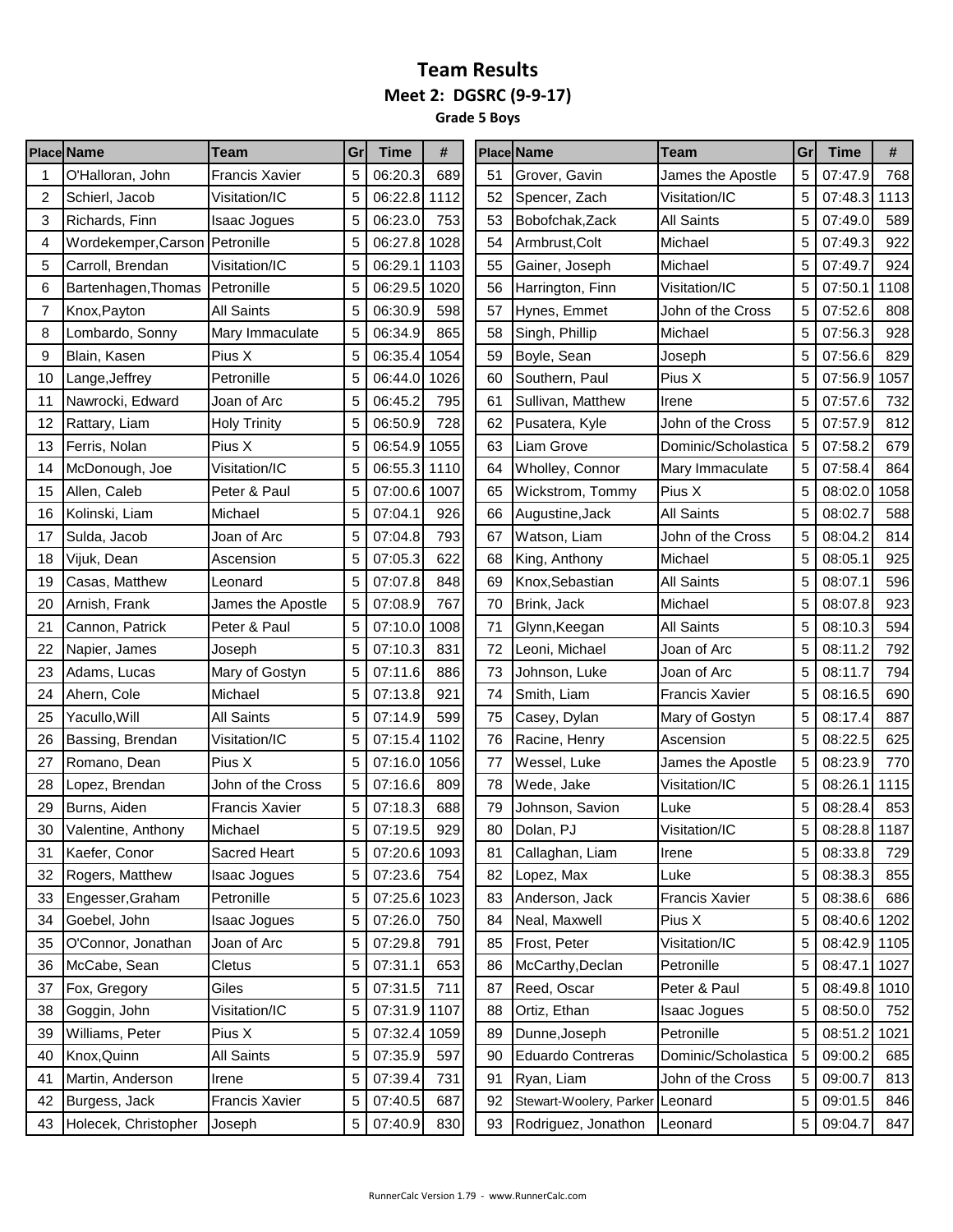**Grade 5 Boys**

| 44  | Lavacca, Angelo    | Peter & Paul        | 5  | 07:41.3 1191 |      | 94 | Trujillo, Mark   | Leonard             | 5  | 09:08.6     | 845  |
|-----|--------------------|---------------------|----|--------------|------|----|------------------|---------------------|----|-------------|------|
| 45  | Conkin, James      | John of the Cross   | 5  | 07:43.6      | 805  | 95 | Oreta, Rylan     | Mary Immaculate     | 5  | 09:10.1     | 867  |
| 46  | McGill, Daniel     | John of the Cross   | 5  | 07:44.9      | 810  | 96 | Kaiser, Danny    | <b>Holy Trinity</b> | 5  | 09:13.6     | 721  |
| 47  | Ameer, Ninos       | Luke                | 5  | 07:45.2      | 854  | 97 | Serences, Jordan | Matthew             | 5  | 09:14.0     | 909  |
| 48  | Fromelt, Dan       | Visitation/IC       | 5  | 07:45.6      | 1104 | 98 | Gibbons, William | Visitation/IC       | 5  | 09:18.2     | 1106 |
| 49  | Hajek, Jonathan    | All Saints          | 5  | 07:47.1      | 595  | 99 | Gonzalez, Emilio | Giles               | 5  | 09:35.5     | 712  |
| 50  | Lovering, Casey    | James the Apostle   | 5  | 07:47.4      | 769  |    | 100 Dunne, Ryan  | Petronille          | 5  | 09:38.3     | 1022 |
|     | Place Name         | <b>Team</b>         | Gr | <b>Time</b>  | #    |    | Place Name       | <b>Team</b>         | Gr | <b>Time</b> | #    |
| 101 | Santana, David     | Luke                | 5  | 09:43.7      | 1211 |    |                  |                     |    |             |      |
|     | 102 Murphy, Colin  | Mary Immaculate     | 5  | 10:10.3      | 866  |    |                  |                     |    |             |      |
| 103 | Enos, Owen         | Raphael             | 5  | 10:22.6 1078 |      |    |                  |                     |    |             |      |
| 104 | Linder, Simon      | <b>Holy Trinity</b> | 5  | 10:52.2      | 722  |    |                  |                     |    |             |      |
| 105 | Dbila, Adam        | All Saints          | 5  | 10:52.4      | 592  |    |                  |                     |    |             |      |
|     | 106 Flores, Fabian | Leonard             | 5  | 11:11.2      | 850  |    |                  |                     |    |             |      |
| 107 | Lemoncello, Marco  | Ascension           | 5  | 11:13.5      | 626  |    |                  |                     |    |             |      |
| 108 | De Young, Jack     | <b>All Saints</b>   | 5  | 11:13.7      | 593  |    |                  |                     |    |             |      |
| 109 | Davenport, Charlie | Notre Dame          | 5  | 11:22.2      | 982  |    |                  |                     |    |             |      |
| 110 | <b>Chris Reyes</b> | Dominic/Scholastica | 7  | 11:47.1      | 680  |    |                  |                     |    |             |      |
| 111 | Sal Cossyleon      | Dominic/Scholastica | 5  | 11:53.7      | 682  |    |                  |                     |    |             |      |
|     | 112 Hale, Nicky    | Isaac Jogues        | 5  | 12:36.9      | 749  |    |                  |                     |    |             |      |
| 113 | Gulindo, Hector    | Leonard             | 5  | 13:05.3      | 849  |    |                  |                     |    |             |      |
| 114 | Hutter, Gavin      | Petronille          | 5  | 14:20.1      | 1024 |    |                  |                     |    |             |      |
|     |                    |                     |    |              |      |    |                  |                     |    |             |      |
|     |                    |                     |    |              |      |    |                  |                     |    |             |      |
|     |                    |                     |    |              |      |    |                  |                     |    |             |      |
|     |                    |                     |    |              |      |    |                  |                     |    |             |      |
|     |                    |                     |    |              |      |    |                  |                     |    |             |      |
|     |                    |                     |    |              |      |    |                  |                     |    |             |      |
|     |                    |                     |    |              |      |    |                  |                     |    |             |      |
|     |                    |                     |    |              |      |    |                  |                     |    |             |      |
|     |                    |                     |    |              |      |    |                  |                     |    |             |      |
|     |                    |                     |    |              |      |    |                  |                     |    |             |      |
|     |                    |                     |    |              |      |    |                  |                     |    |             |      |
|     |                    |                     |    |              |      |    |                  |                     |    |             |      |
|     |                    |                     |    |              |      |    |                  |                     |    |             |      |
|     |                    |                     |    |              |      |    |                  |                     |    |             |      |
|     |                    |                     |    |              |      |    |                  |                     |    |             |      |
|     |                    |                     |    |              |      |    |                  |                     |    |             |      |
|     |                    |                     |    |              |      |    |                  |                     |    |             |      |
|     |                    |                     |    |              |      |    |                  |                     |    |             |      |
|     |                    |                     |    |              |      |    |                  |                     |    |             |      |
|     |                    |                     |    |              |      |    |                  |                     |    |             |      |
|     |                    |                     |    |              |      |    |                  |                     |    |             |      |
|     |                    |                     |    |              |      |    |                  |                     |    |             |      |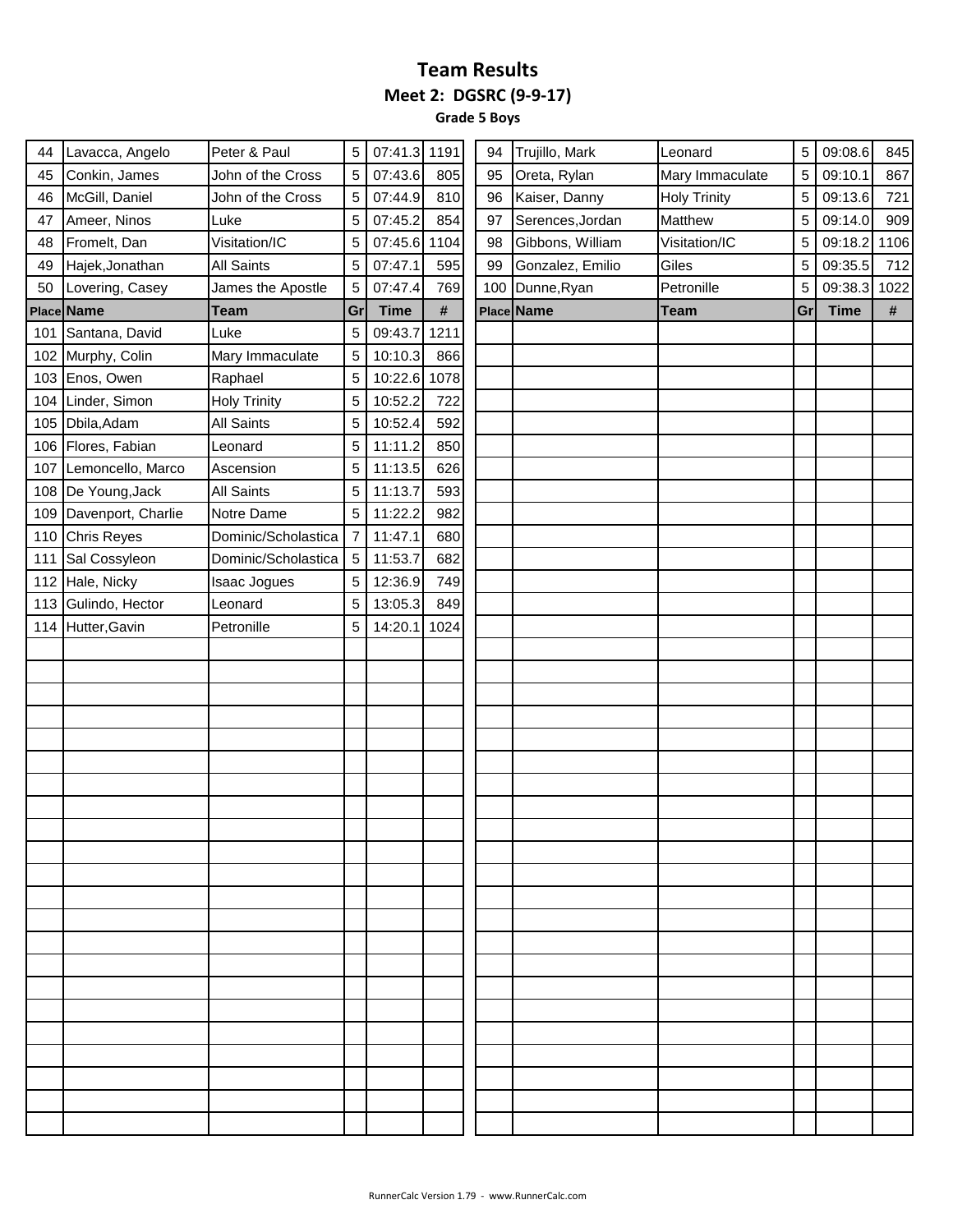#### **Team Results Meet 2: DGSRC (9-9-17) Grade 5 Girls**

|   | <b>Place Team</b>   |      | Score Runner #1                             | Runner#2                | Runner#3                                                              | <b>Runner#4</b>            | Runner#5                   | Runner#6                                      | <b>Runner#7</b>        | Tie |
|---|---------------------|------|---------------------------------------------|-------------------------|-----------------------------------------------------------------------|----------------------------|----------------------------|-----------------------------------------------|------------------------|-----|
|   | Mary of Gostyn      | 101  | Farrell, Peyton (4)                         | Cieplak, Rylie (13)     | Slevin, Gabrielle (23)                                                | Fremgen, Julia (29)        | Mendez, Abby (32)          | Russotiesi, Giovanna (54) Fremgen, Grace (69) |                        |     |
|   | <b>All Saints</b>   | 118  | Senall, Kiley (3)                           | Girard, Zoe (21)        | Kokkinos, Dylan (26)                                                  | Wojtowicz, Bella (33)      | Coleman, Emily (35)        | Schuele, Katie (38)                           | Johanneson, Julia (49) |     |
| 3 | Peter & Paul        | 155  | Heffron, Rebecca (7)                        | Gehrs, Francesca (16)   | Schrom, Molly (27)                                                    | Santella, Alexis (46)      | Erbeck, Olivia (59)        | Ledebuhr, Ava (62)                            | Schleiger, Julia (77)  |     |
|   | Michael             | 171  | Hernandez, Sophia (2)                       | Mahan, Eleanor (9)      | Dominski, Camila (37)                                                 | Brennan, Molly (53)        | Schilling, Emma (70)       |                                               |                        |     |
| 5 | Visitation/IC       | 174  | Moriarity, Scarlett (1)                     | Farnan, Meghan (12)     | O'Shaughnessy, Kate (39) Bricker, Rachael (50)                        |                            | Schafer, Adrian (72)       | Colombari, Cecilla (73) Berigan, Maggie (89)  |                        |     |
| 6 | Joan of Arc         | 185  | Lopez, Sarah (15)                           | Anderson, Lily (25)     | Walls, Margaret (43)                                                  | Ebey, Mary Elizabeth (47)  | Bartolone, Alyssa (55)     | Bikulcius, Ashley (66) Testin, Molly (75)     |                        |     |
|   | Petronille          | 267  | Boland, Kayla (10)                          |                         | Heimburger, Gwendolyn (51) Helenhouse, Delilah (58) Canzano, Ida (61) |                            | Heintz, Maria (87)         | Ruffalo, Reese (91)                           | Deegan, Lucy (111)     |     |
| 8 | Notre Dame          | 289  | Buffardi, Cecelia (22)                      | Russo, Francesca (30)   | Mowrer, Olivia (52)                                                   | Salzman, Alexa (86)        | Hallenback, Lillian (99)   | Bernas, Charlee (103) Marimbe, Matipa (109)   |                        |     |
| 9 | Sacred Heart        |      | 303 Nielsen, Maggie (19)                    | Komel, Maggie (41)      | Munson, Sophia (74)                                                   | Frieling, Abigail (76)     | Norton, Kaylyn (93)        |                                               |                        |     |
|   | 10 Francis Xavier   | 304  | Asleson, Audrey (8)                         | Gannon, Bridget (34)    | Farnan, Reagan (78)                                                   | Stritch, Maddie (88)       | Grech, Abby (96)           | Kudlacz, Molly (112)                          |                        |     |
|   | John of the Cross   | 321  | Quinn, Catherine (18)                       | McNamara, Claire (57)   | Stark, Kelly (64)                                                     | Valenzuela, Esmeralda (81) | Williams, Kate (101)       | Enderle, Grace (104)                          |                        |     |
|   | 12 Ascension        | 374  | Steinhofer, Samantha (45) Fahey, Molly (67) |                         | Treese, Grace (83)                                                    | Gibbs, Margaret (84)       | Schmiedler, Catherine (95) |                                               |                        |     |
|   | Irene               | N.S. | Chiarello, Gabriella (5)                    | Flowers, Mia (11)       | Herbst, Annaliesa (14)                                                | Martinez, Constanza (28)   |                            |                                               |                        |     |
|   | Pius X              |      | N.S. Brown, Molly (24)                      | Casey, Jeannie (42)     | Callaghan, Addie (63)                                                 | D'Amico, Mia (105)         |                            |                                               |                        |     |
|   | James the Apostle   | N.S. | Buckley, Eve (17)                           | Bonifield, Vivian (60)  | Boucek, Ainsley (80)                                                  | Hyland, Delilah (97)       |                            |                                               |                        |     |
|   | Raphael             |      | N.S. Repovich, Molly (56)                   | Quinn, McKenna (94)     | Streit, Sasha (110)                                                   | Shannon, Bridget (113)     |                            |                                               |                        |     |
|   | Mary Immaculate     | N.S. | Naughton, Katie (6)                         | Gonzalez, Jazmine (44)  | Solis, Sarah (48)                                                     |                            |                            |                                               |                        |     |
|   | Matthew             | N.S. | Rossi, Aniela (20)                          | Rodriguez, Haley (102)  | Quiroz, Alexandra (108)                                               |                            |                            |                                               |                        |     |
|   | <b>Cletus</b>       | N.S. | Gorman, Kasey (36)                          | Zuber, Margaret (100)   | Zuber, Maeve (107)                                                    |                            |                            |                                               |                        |     |
|   | Dominic/Scholastica |      | N.S. Angelique Pena (31)                    | Allison Butz (65)       |                                                                       |                            |                            |                                               |                        |     |
|   | Giles               | N.S. | Hendricks, Sophia (40)                      | LaChance, Olivia (85)   |                                                                       |                            |                            |                                               |                        |     |
|   | <b>Isaac Jogues</b> |      | N.S. Wagner, Josie (82)                     | Digenan, Elizabeth (98) |                                                                       |                            |                            |                                               |                        |     |
|   | <b>Holy Trinity</b> | N.S. | Held, Mary Helen (92)                       |                         |                                                                       |                            |                            |                                               |                        |     |
|   | Joseph              |      | N.S. Kane, Addison (106)                    |                         |                                                                       |                            |                            |                                               |                        |     |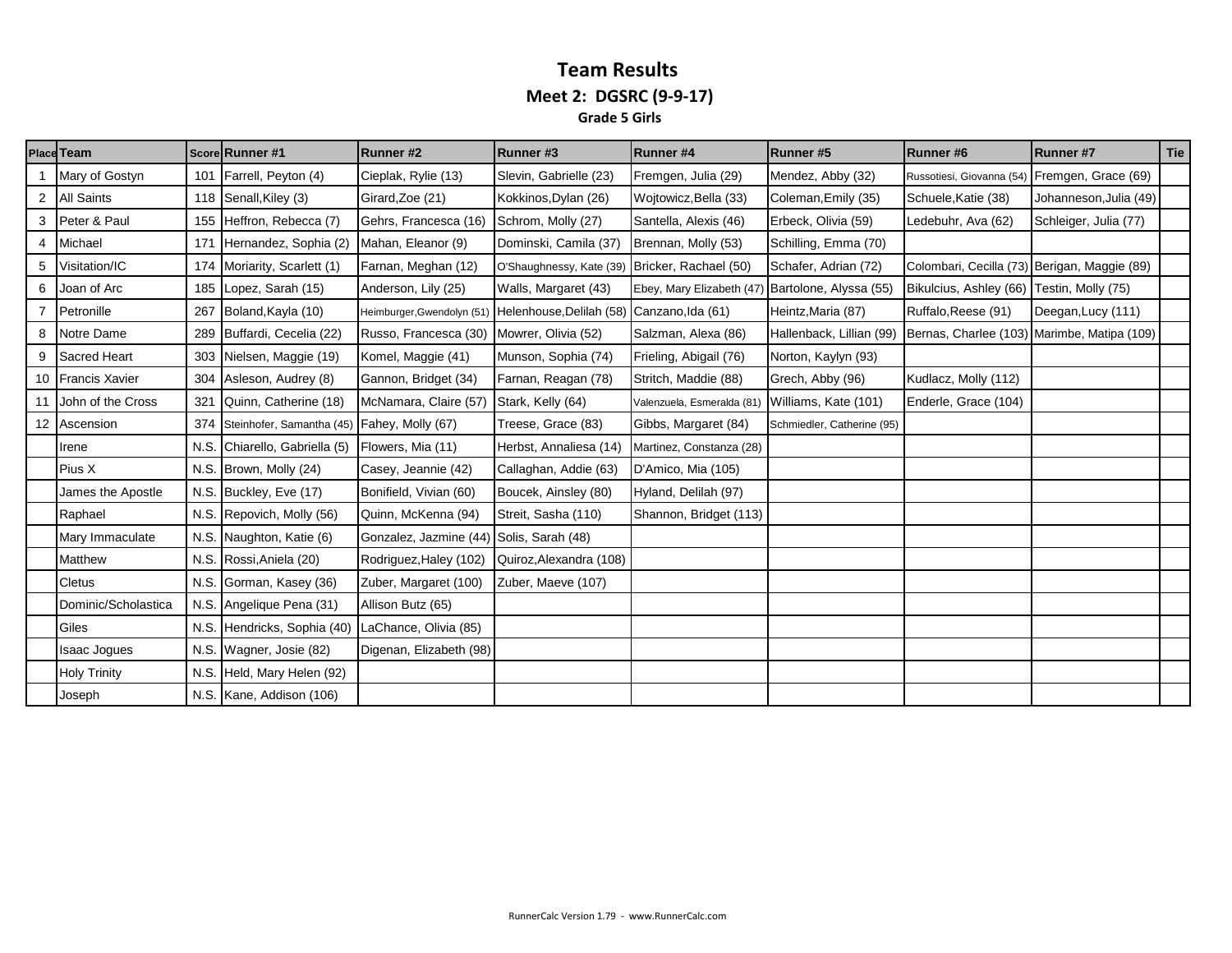**Grade 5 Girls** 

|    | <b>Place Name</b>    | Team                  | Gr | Time    | #    |    | <b>Place Name</b>                       | Team                  | Gr | <b>Time</b> | #    |
|----|----------------------|-----------------------|----|---------|------|----|-----------------------------------------|-----------------------|----|-------------|------|
|    | Moriarity, Scarlett  | Visitation/IC         | 5  | 06:49.3 | 542  | 51 | Heimburger, Gwendolyn                   | Petronille            | 5  | 08:20.2     | 460  |
| 2  | Hernandez, Sophia    | Michael               | 5  | 06:58.6 | 373  | 52 | Mowrer, Olivia                          | Notre Dame            | 5  | 08:20.5     | 414  |
| 3  | Senall.Kilev         | <b>All Saints</b>     | 5  | 07:00.3 | 110  | 53 | Brennan, Molly                          | Michael               | 5  | 08:22.0     | 371  |
| 4  | Farrell, Peyton      | Mary of Gostyn        | 5  | 07:04.7 | 328  | 54 | Russotiesi, Giovanna                    | Mary of Gostyn        | 5  | 08:23.8     | 333  |
| 5  | Chiarello, Gabriella | Irene                 | 5  | 07:05.3 | 211  | 55 | Bartolone, Alyssa                       | Joan of Arc           | 5  | 08:24.8     | 248  |
| 6  | Naughton, Katie      | Mary Immaculate       | 5  | 07:06.6 | 317  | 56 | Repovich, Molly                         | Raphael               | 5  | 08:25.2     | 503  |
| 7  | Heffron, Rebecca     | Peter & Paul          | 5  | 07:08.4 | 440  | 57 | McNamara, Claire                        | John of the Cross     | 5  | 08:26.4     | 1186 |
| 8  | Asleson, Audrey      | <b>Francis Xavier</b> | 5  | 07:14.5 | 167  | 58 | Helenhouse, Delilah                     | Petronille            | 5  | 08:27.4     | 462  |
| 9  | Mahan, Eleanor       | Michael               | 5  | 07:16.6 | 376  | 59 | Erbeck, Olivia                          | Peter & Paul          | 5  | 08:28.4     | 436  |
| 10 | Boland, Kayla        | Petronille            | 5  | 07:23.9 | 457  | 60 | Bonifield, Vivian                       | James the Apostle     | 5  | 08:28.8     | 238  |
| 11 | Flowers, Mia         | Irene                 | 5  | 07:26.2 | 212  | 61 | Canzano, Ida                            | Petronille            | 5  | 08:32.4     | 458  |
| 12 | Farnan, Meghan       | Visitation/IC         | 5  | 07:29.4 | 537  | 62 | Ledebuhr, Ava                           | Peter & Paul          | 5  | 08:35.6     | 441  |
| 13 | Cieplak, Rylie       | Mary of Gostyn        |    | 07:30.0 | 327  | 63 | Callaghan, Addie                        | Pius X                | 5  | 08:38.4     | 484  |
| 14 | Herbst, Annaliesa    | Irene                 | 5  | 07:33.6 | 213  | 64 | Stark, Kelly                            | John of the Cross     | 5  | 08:42.7     | 265  |
| 15 | Lopez, Sarah         | Joan of Arc           | 5  | 07:35.1 | 250  | 65 | Allison Butz                            | Dominic/Scholastica   | 5  | 08:43.1     | 163  |
| 16 | Gehrs, Francesca     | Peter & Paul          | 5  | 07:35.4 | 438  | 66 | <b>Bikulcius, Ashley</b>                | Joan of Arc           | 5  | 08:43.4     | 249  |
| 17 | Buckley, Eve         | James the Apostle     | 5  | 07:35.8 | 240  | 67 | Fahey, Molly                            | Ascension             | 5  | 08:44.0     | 1200 |
| 18 | Quinn, Catherine     | John of the Cross     | 5  | 07:36.4 | 263  | 68 | Meyers, Sarah                           | <b>All Saints</b>     | 5  | 08:48.9     | 107  |
| 19 | Nielsen, Maggie      | <b>Sacred Heart</b>   | 5  | 07:36.9 | 524  | 69 | Fremgen, Grace                          | Mary of Gostyn        | 5  | 08:49.9     | 330  |
| 20 | Rossi, Aniela        | Matthew               | 5  | 07:38.7 | 359  | 70 | Schilling, Emma                         | Michael               | 5  | 08:50.3     | 378  |
| 21 | Girard, Zoe          | <b>All Saints</b>     | 5  | 07:39.7 | 104  | 71 | Gleason, Isabella                       | Mary of Gostyn        | 5  | 08:50.7     | 331  |
| 22 | Buffardi, Cecelia    | Notre Dame            | 5  | 07:40.9 | 411  | 72 | Schafer, Adrian                         | Visitation/IC         | 5  | 08:51.4     | 1181 |
| 23 | Slevin, Gabrielle    | Mary of Gostyn        | 5  | 07:42.6 | 334  | 73 | Colombari, Cecilla                      | Visitation/IC         | 5  | 08:51.8     | 534  |
| 24 | Brown, Molly         | Pius X                | 5  | 07:46.4 | 483  | 74 | Munson, Sophia                          | <b>Sacred Heart</b>   | 5  | 08:52.3     | 522  |
| 25 | Anderson, Lily       | Joan of Arc           | 5  | 07:48.6 | 252  | 75 | Testin, Molly                           | Joan of Arc           | 5  | 08:53.3     | 253  |
| 26 | Kokkinos, Dylan      | <b>All Saints</b>     | 5  | 07:50.4 | 106  | 76 | Frieling, Abigail                       | Sacred Heart          | 5  | 08:53.8     | 515  |
| 27 | Schrom, Molly        | Peter & Paul          |    | 07:53.5 | 444  | 77 | Schleiger, Julia                        | Peter & Paul          | 5  | 08:56.0     | 443  |
| 28 | Martinez, Constanza  | Irene                 | 6  | 07:54.2 | 1199 | 78 | Farnan, Reagan                          | <b>Francis Xavier</b> | 5  | 08:56.4     | 1207 |
| 29 | Fremgen, Julia       | Mary of Gostyn        | 5  | 07:54.4 | 329  | 79 | O'Brien, Gianna                         | <b>All Saints</b>     | 5  | 08:59.6     | 108  |
| 30 | Russo, Francesca     | Notre Dame            | 5  | 07:56.4 | 416  | 80 | Boucek, Ainsley                         | James the Apostle     | 5  | 09:00.2     | 239  |
| 31 | Angelique Pena       | Dominic/Scholastica   | 5  | 07:57.0 | 165  | 81 | Valenzuela, Esmeralda John of the Cross |                       | 5  | 09:00.4     | 266  |
| 32 | Mendez, Abby         | Mary of Gostyn        | 5  | 07:58.2 | 332  | 82 | Wagner, Josie                           | <b>Isaac Jogues</b>   | 5  | 09:04.7     | 225  |
| 33 | Wojtowicz, Bella     | All Saints            | 5  | 08:00.4 | 111  | 83 | Treese, Grace                           | Ascension             | 5  | 09:05.7     | 118  |
| 34 | Gannon, Bridget      | Francis Xavier        | 5  | 08:01.4 | 168  | 84 | Gibbs, Margaret                         | Ascension             | 5  | 09:08.3     | 119  |
| 35 | Coleman, Emily       | <b>All Saints</b>     | 5  | 08:02.3 | 102  | 85 | LaChance, Olivia                        | Giles                 | 5  | 09:11.8     | 1217 |
| 36 | Gorman, Kasey        | Cletus                | 5  | 08:02.7 | 138  | 86 | Salzman, Alexa                          | Notre Dame            | 5  | 09:12.1     | 417  |
| 37 | Dominski, Camila     | Michael               | 5  | 08:03.1 | 372  | 87 | Heintz, Maria                           | Petronille            | 5  | 09:20.9     | 461  |
| 38 | Schuele, Katie       | All Saints            | 5  | 08:07.2 | 109  | 88 | Stritch, Maddie                         | <b>Francis Xavier</b> | 5  | 09:23.5     | 171  |
| 39 | O'Shaughnessy, Kate  | Visitation/IC         | 5  | 08:08.0 | 545  | 89 | Berigan, Maggie                         | Visitation/IC         | 5  | 09:24.0     | 532  |
| 40 | Hendricks, Sophia    | Giles                 | 5  | 08:08.9 | 193  | 90 | Lucas, Molly                            | Visitation/IC         | 5  | 09:24.7     | 540  |
| 41 | Komel, Maggie        | Sacred Heart          | 5  | 08:09.3 | 519  | 91 | Ruffalo, Reese                          | Petronille            | 5  | 09:27.0     | 463  |
| 42 | Casey, Jeannie       | Pius X                | 5  | 08:09.7 | 485  | 92 | Held, Mary Helen                        | <b>Holy Trinity</b>   | 5  | 09:32.0     | 209  |
| 43 | Walls, Margaret      | Joan of Arc           | 5  | 08:10.2 | 251  | 93 | Norton, Kaylyn                          | Sacred Heart          | 5  | 09:32.4     | 525  |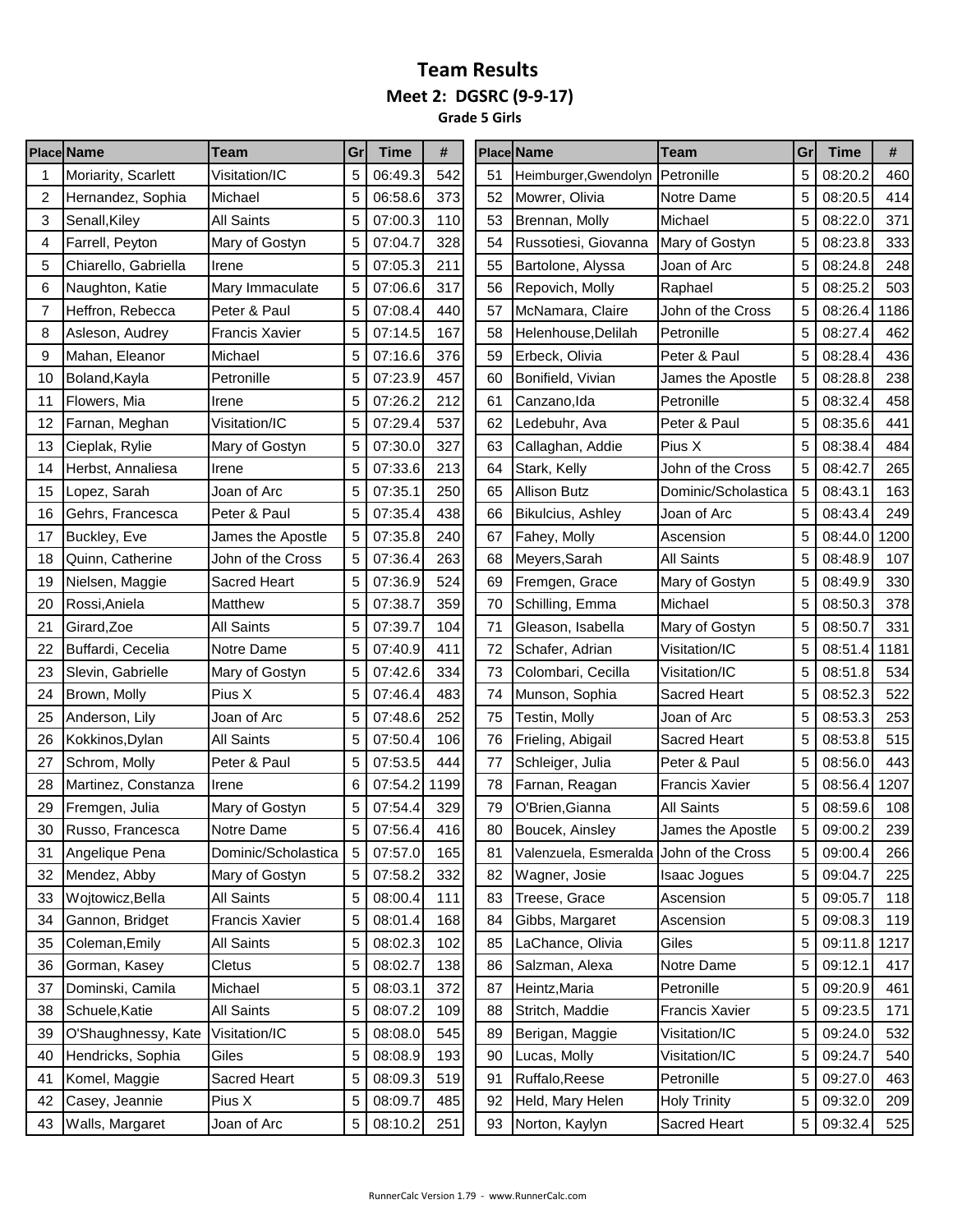**Grade 5 Girls** 

| 44 | Gonzalez, Jazmine              | Mary Immaculate       | 5  | 08:10.6     | 316  | 94 | Quinn, McKenna                  | Raphael               | 5  | 09:33.4     | 505        |
|----|--------------------------------|-----------------------|----|-------------|------|----|---------------------------------|-----------------------|----|-------------|------------|
| 45 | Steinhofer, Samantha Ascension |                       | 5  | 08:13.3     | 121  | 95 | Schmiedler, Catherine Ascension |                       | 5  | 09:41.1     | 123        |
| 46 | Santella, Alexis               | Peter & Paul          | 5  | 08:13.5     | 442  | 96 | Grech, Abby                     | <b>Francis Xavier</b> | 5  | 09:50.3     | 169        |
| 47 | Ebey, Mary Elizabeth           | Joan of Arc           | 5  | 08:13.7     | 254  | 97 | Hyland, Delilah                 | James the Apostle     | 5  | 09:50.7     | 242        |
| 48 | Solis, Sarah                   | Mary Immaculate       | 5  | 08:15.3     | 318  | 98 | Digenan, Elizabeth              | Isaac Jogues          | 5  | 09:53.1     | 224        |
| 49 | Johanneson, Julia              | All Saints            | 5  | 08:18.6     | 105  | 99 | Hallenback, Lillian             | Notre Dame            | 5  | 09:55.0     | 412        |
| 50 | Bricker, Rachael               | Visitation/IC         | 5  | 08:18.9     | 533  |    | 100 Zuber, Margaret             | Cletus                | 5  | 09:56.2     | 140        |
|    | Place Name                     | <b>Team</b>           | Gr | <b>Time</b> | $\#$ |    | Place Name                      | <b>Team</b>           | Gr | <b>Time</b> | $\pmb{\#}$ |
|    | 101 Williams, Kate             | John of the Cross     | 5  | 09:57.2     | 267  |    |                                 |                       |    |             |            |
|    | 102 Rodriguez, Haley           | Matthew               | 5  | 10:00.1     | 362  |    |                                 |                       |    |             |            |
|    | 103 Bernas, Charlee            | Notre Dame            | 5  | 10:30.8     | 410  |    |                                 |                       |    |             |            |
|    | 104 Enderle, Grace             | John of the Cross     | 5  | 10:34.2     | 262  |    |                                 |                       |    |             |            |
|    | 105 D'Amico, Mia               | Pius X                | 5  | 10:36.9     | 1182 |    |                                 |                       |    |             |            |
|    | 106 Kane, Addison              | Joseph                | 5  | 10:42.7     | 291  |    |                                 |                       |    |             |            |
|    | 107 Zuber, Maeve               | Cletus                | 5  | 10:49.9     | 139  |    |                                 |                       |    |             |            |
|    | 108 Quiroz, Alexandra          | Matthew               | 5  | 11:10.1     | 361  |    |                                 |                       |    |             |            |
|    | 109 Marimbe, Matipa            | Notre Dame            | 5  | 11:39.5     | 413  |    |                                 |                       |    |             |            |
|    | 110 Streit, Sasha              | Raphael               | 5  | 11:49.7     | 502  |    |                                 |                       |    |             |            |
|    | 111 Deegan, Lucy               | Petronille            | 5  | 12:06.4     | 459  |    |                                 |                       |    |             |            |
|    | 112 Kudlacz, Molly             | <b>Francis Xavier</b> | 5  | 13:20.4     | 172  |    |                                 |                       |    |             |            |
|    | 113 Shannon, Bridget           | Raphael               | 5  | 13:46.3     | 504  |    |                                 |                       |    |             |            |
|    |                                |                       |    |             |      |    |                                 |                       |    |             |            |
|    |                                |                       |    |             |      |    |                                 |                       |    |             |            |
|    |                                |                       |    |             |      |    |                                 |                       |    |             |            |
|    |                                |                       |    |             |      |    |                                 |                       |    |             |            |
|    |                                |                       |    |             |      |    |                                 |                       |    |             |            |
|    |                                |                       |    |             |      |    |                                 |                       |    |             |            |
|    |                                |                       |    |             |      |    |                                 |                       |    |             |            |
|    |                                |                       |    |             |      |    |                                 |                       |    |             |            |
|    |                                |                       |    |             |      |    |                                 |                       |    |             |            |
|    |                                |                       |    |             |      |    |                                 |                       |    |             |            |
|    |                                |                       |    |             |      |    |                                 |                       |    |             |            |
|    |                                |                       |    |             |      |    |                                 |                       |    |             |            |
|    |                                |                       |    |             |      |    |                                 |                       |    |             |            |
|    |                                |                       |    |             |      |    |                                 |                       |    |             |            |
|    |                                |                       |    |             |      |    |                                 |                       |    |             |            |
|    |                                |                       |    |             |      |    |                                 |                       |    |             |            |
|    |                                |                       |    |             |      |    |                                 |                       |    |             |            |
|    |                                |                       |    |             |      |    |                                 |                       |    |             |            |
|    |                                |                       |    |             |      |    |                                 |                       |    |             |            |
|    |                                |                       |    |             |      |    |                                 |                       |    |             |            |
|    |                                |                       |    |             |      |    |                                 |                       |    |             |            |
|    |                                |                       |    |             |      |    |                                 |                       |    |             |            |
|    |                                |                       |    |             |      |    |                                 |                       |    |             |            |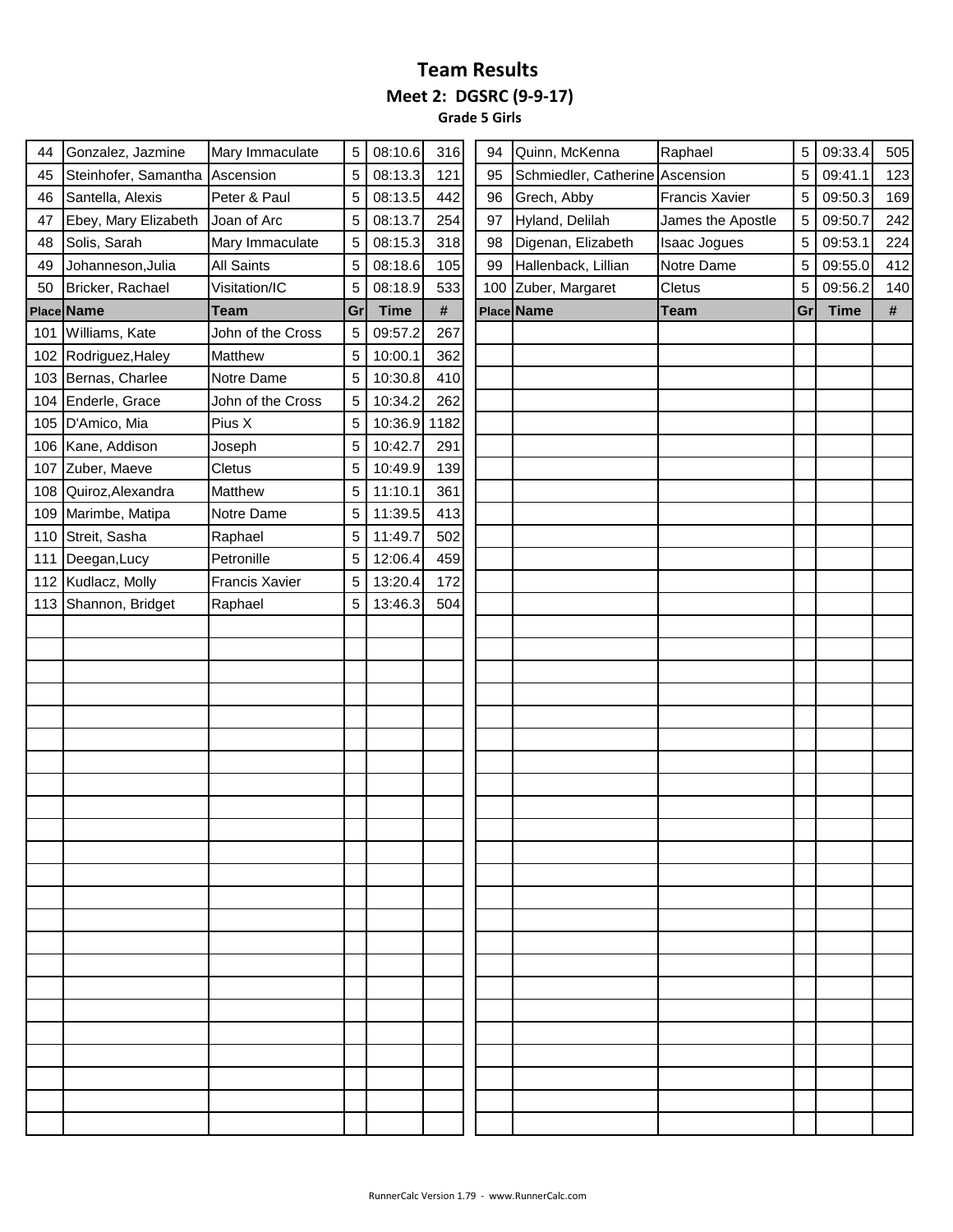#### **Team Results Meet 2: DGSRC (9-9-17) Grade 6 Boys**

|                 | Place Team            |      | Score Runner #1           | Runner #2                                   | Runner#3               | Runner #4                                         | Runner#5              | Runner#6                                | Runner #7                                 | Tie |
|-----------------|-----------------------|------|---------------------------|---------------------------------------------|------------------------|---------------------------------------------------|-----------------------|-----------------------------------------|-------------------------------------------|-----|
|                 | Michael               | 97   | Sowers, Tyler (6)         | Striedl, Christopher (18) Swiatek, Luc (23) |                        | Baker, Gavin (24)                                 | Spahn, (26)           | Sheahin, Lucas (29)                     | Huelskoetter, Luke (37)                   |     |
| 2               | Mary of Gostyn        | 147  | Petersen, Daniel (15)     | Nolan, Brett (17)                           | O'Connor, Rory (28)    | Mysliwiec, Curtis (41)                            | Flannery, Hugh (46)   | Giannola, Joseph (73) Reed, Carter (94) |                                           |     |
| 3               | Visitation/IC         | 166  | McKillop, Nathan (3)      | Keating, Danny (13)                         | Kenny, Billy (32)      | Calcagno, Mike (52)                               | Mayfield, Ryan (66)   | Berigan, Patrick (79)                   | Hemmersmeier, Sam (81)                    |     |
| 4               | Notre Dame            | 185  | Shannon, Danny (2)        | Davis, Jett (19)                            | Bennett, Clarke (20)   | Perkins, Brendan (48)                             | Arenz, Charlie (96)   |                                         | DuFour, Connor (111) Kassay, Andrew (120) |     |
| 5               | Mary Immaculate       | 198  | Naughton, Mathhew (7)     | Koplinski, Jonah (35)                       | Bargas, Caden (47)     | Waechter, Matthew (51) O'Donnell, Conner (58)     |                       | Barry, Jack (114)                       |                                           |     |
| 6               | Peter & Paul          | 214  | Spellman, Matthew (9)     | Roberts, Dylan (30)                         | Gehrs, Samuel (42)     | Esser, Alexander (56)                             | Keegan, James (77)    |                                         |                                           |     |
|                 | <b>Francis Xavier</b> | 215  | Strayer, Nicholas (4)     | Gibbons, Patrick (43)                       | Gibbons, Timmy (45)    | Cutler, Owen (61)                                 | Crandall, Johnny (62) | Filbin, Quinn (95)                      | Connolly, Sean (97)                       |     |
| 8               | <b>Cletus</b>         | 222  | Townsend, Thomas (8)      | Llerenas, Adrian (16)                       | Mulcrone, Quinn (25)   | Shanley, Matthew (75)                             | Nawas, Alex (98)      | Ruiz, Benjamin (104)                    | DeRat, Elliot (109)                       |     |
|                 | James the Apostle     | 279  | Jochum, Timothy (11)      | Paige, Trevor (36)                          | Green, Joseph (44)     | Spahn, Brendan (82)                               | Molloy, Jacob (106)   |                                         |                                           |     |
|                 | 10 Petronille         | 282  | King, Kevin (10)          | Gusanders, Andrew (39) Cooney, Brennan (40) |                        | Hough, Milton (92)                                | Coffey, Charles (101) |                                         |                                           |     |
|                 | 11 Irene              | 291  | Conte, Ben (21)           | Kolozsy, Owen (27)                          | Kolker, Joseph (57)    | Powell, Michael (63)                              | Garcia, Daniel (123)  |                                         |                                           |     |
| 12 <sup>1</sup> | Joan of Arc           | 306  | Huesing, Nicholas (5)     | Kohlmeyer, Dennis (33) Brown, Alex (49)     |                        | Stevenson, Daniel (100) Moscinski, Jonathan (119) |                       |                                         |                                           |     |
|                 | 13 All Saints         | 315  | Fenlon, Brendan (12)      | Del toro, Leo (54)                          | Dela Cruz, Jordan (65) | Hannemann, Liam (91)                              | Vivar, Aaron (93)     | Muller, Eddie (99)                      |                                           |     |
|                 | Ascension             | N.S. | Schmiedler, Tom (14)      | Huggins, Declan (72)                        | Healy, William (87)    | Jimenez, Diego Luca (118)                         |                       |                                         |                                           |     |
|                 | Pius X                | N.S. | Rosenthal, Joey (38)      | Bianco, Gabriel (60)                        | Castaneda, Eddie (86)  | Denault, Nick (122)                               |                       |                                         |                                           |     |
|                 | Raphael               |      | N.S. Hart, Joey $(55)$    | Smith, Noah (64)                            | Liedel, Nick (102)     | Malone, Lucas (103)                               |                       |                                         |                                           |     |
|                 | John of the Cross     | N.S. | Facchini, Cuyler (50)     | Sarros, Nathaniel (80)                      | Turcich, William (90)  | Mathey, Matthew (116)                             |                       |                                         |                                           |     |
|                 | Matthew               | N.S. | Lee, Caden (31)           | Nze, Chikodi (78)                           | Schulze, Jake (88)     |                                                   |                       |                                         |                                           |     |
|                 | Giles                 | N.S. | Agozo, Ryan (69)          | Estes, Cameron (70)                         | Ahler, Quin (115)      |                                                   |                       |                                         |                                           |     |
|                 | Sacred Heart          | N.S. | Hallerud, Chris (22)      | Wyatt, Sean (107)                           |                        |                                                   |                       |                                         |                                           |     |
|                 | Joseph                | N.S. | Flavin, Sean (34)         | Kearney, Patrick (113)                      |                        |                                                   |                       |                                         |                                           |     |
|                 | Leonard               | N.S. | Trujillo, Issac (67)      | Murguia, Isaac (124)                        |                        |                                                   |                       |                                         |                                           |     |
|                 | Dominic/Scholastica   | N.S. | Jonah Tran (105)          | Adam Galvez (112)                           |                        |                                                   |                       |                                         |                                           |     |
|                 | <b>Holy Trinity</b>   | N.S. | Riedl, Jason (1)          |                                             |                        |                                                   |                       |                                         |                                           |     |
|                 | <b>Isaac Jogues</b>   |      | N.S. Colleran, Tyler (71) |                                             |                        |                                                   |                       |                                         |                                           |     |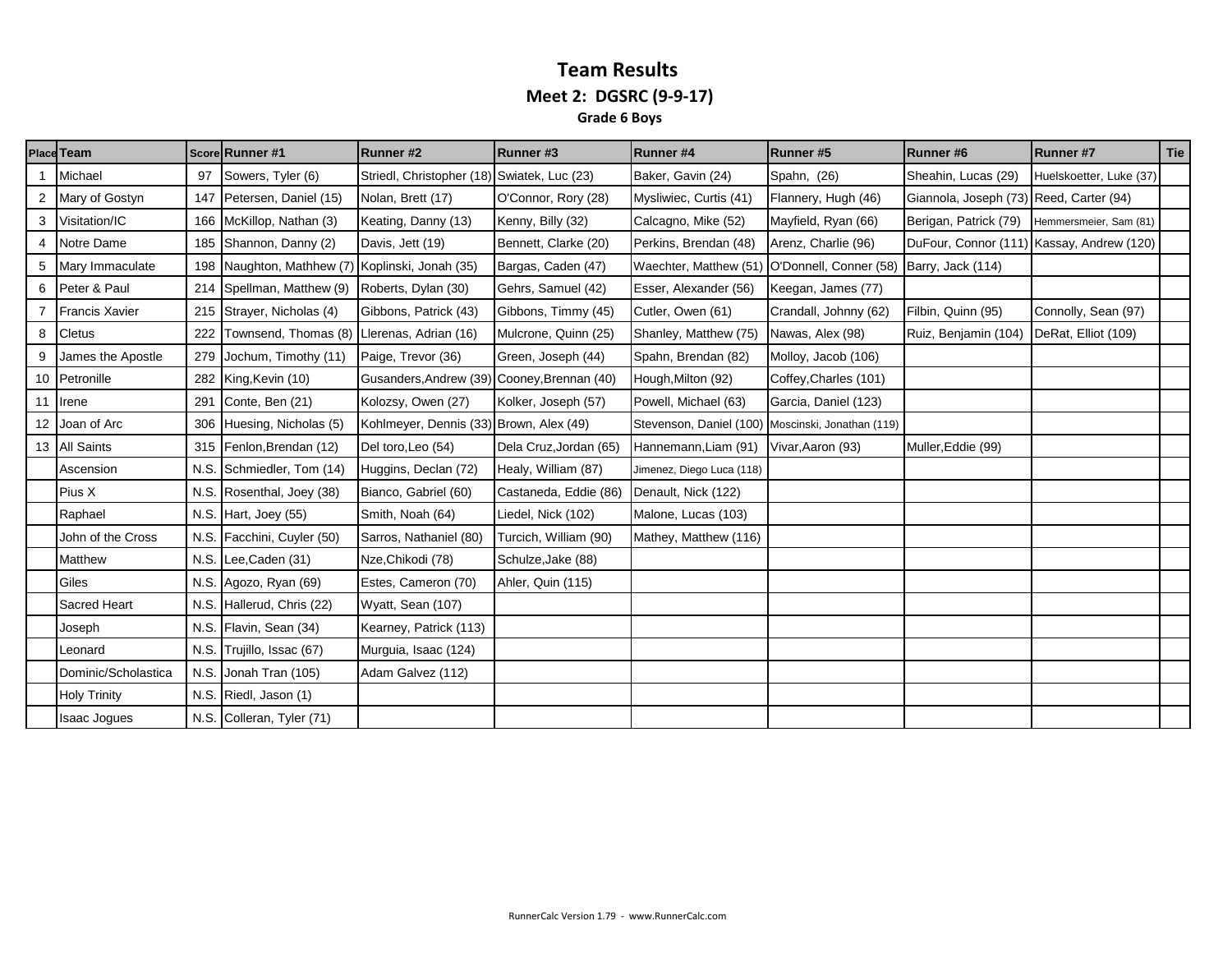**Grade 6 Boys**

|    | <b>Place Name</b>    | Team                  | Gr | <b>Time</b>  | #    |    |    | <b>Place Name</b>       | <b>Team</b>           | Gr | <b>Time</b>  | #    |
|----|----------------------|-----------------------|----|--------------|------|----|----|-------------------------|-----------------------|----|--------------|------|
|    | Riedl, Jason         | <b>Holy Trinity</b>   | 6  | 09:16.1      | 723  | 51 |    | Waechter, Matthew       | Mary Immaculate       | 6  | 11:18.5      | 875  |
| 2  | Shannon, Danny       | Notre Dame            | 6  | 09:21.1      | 990  |    | 52 | Calcagno, Mike          | Visitation/IC         | 6  | 11:19.6      | 1118 |
| 3  | McKillop, Nathan     | Visitation/IC         | 6  | 09:21.4      | 1128 |    | 53 | Trapani, Aidan          | Michael               | 6  | 11:20.1      | 951  |
| 4  | Strayer, Nicholas    | <b>Francis Xavier</b> | 6  | 09:30.5      | 699  | 54 |    | Del toro,Leo            | <b>All Saints</b>     | 6  | 11:21.9      | 601  |
| 5  | Huesing, Nicholas    | Joan of Arc           | 6  | 09:34.4      | 797  |    | 55 | Hart, Joey              | Raphael               | 6  | 11:24.4      | 1079 |
| 6  | Sowers, Tyler        | Michael               | 6  | 09:39.9      | 947  | 56 |    | <b>Esser, Alexander</b> | Peter & Paul          | 6  | 11:26.9      | 1011 |
| 7  | Naughton, Mathhew    | Mary Immaculate       | 6  | 09:40.9      | 873  | 57 |    | Kolker, Joseph          | Irene                 | 6  | 11:27.3      | 735  |
| 8  | Townsend, Thomas     | Cletus                | 6  | 09:53.1      | 658  | 58 |    | O'Donnell, Conner       | Mary Immaculate       | 6  | 11:28.4      | 874  |
| 9  | Spellman, Matthew    | Peter & Paul          | 6  | 09:56.3      | 1016 | 59 |    | Bertuca, Anthony        | Michael               | 6  | 11:29.5      | 934  |
| 10 | King, Kevin          | Petronille            | 6  | 09:58.1      | 1035 | 60 |    | Bianco, Gabriel         | Pius X                | 6  | 11:29.9      | 1060 |
| 11 | Jochum, Timothy      | James the Apostle     | 6  | 09:58.7      | 774  | 61 |    | Cutler, Owen            | <b>Francis Xavier</b> | 6  | 11:30.3      | 694  |
| 12 | Fenlon, Brendan      | <b>All Saints</b>     | 6  | 09:59.2      | 603  |    | 62 | Crandall, Johnny        | <b>Francis Xavier</b> | 6  | 11:30.7      | 693  |
| 13 | Keating, Danny       | Visitation/IC         | 6  | 09:59.6      | 1124 | 63 |    | Powell, Michael         | Irene                 | 6  | 11:31.4      | 737  |
| 14 | Schmiedler, Tom      | Ascension             | 6  | 10:07.9      | 632  |    | 64 | Smith, Noah             | Raphael               | 6  | 11:32.6      | 1082 |
| 15 | Petersen, Daniel     | Mary of Gostyn        | 6  | 10:08.8      | 893  |    | 65 | Dela Cruz, Jordan       | <b>All Saints</b>     | 6  | 11:33.4      | 602  |
| 16 | Llerenas, Adrian     | Cletus                | 6  | 10:13.1      | 654  |    | 66 | Mayfield, Ryan          | Visitation/IC         | 6  | 11:33.7      | 1127 |
| 17 | Nolan, Brett         | Mary of Gostyn        | 6  | 10:14.7      | 891  | 67 |    | Trujillo, Issac         | Leonard               | 6  | 11:34.2      | 851  |
| 18 | Striedl, Christopher | Michael               | 6  | 10:15.4      | 949  |    | 68 | Anderson, Joseph        | Michael               | 6  | 11:41.0      | 930  |
| 19 | Davis, Jett          | Notre Dame            | 6  | 10:16.2      | 986  | 69 |    | Agozo, Ryan             | Giles                 | 6  | 11:42.7      | 714  |
| 20 | Bennett, Clarke      | Notre Dame            | 6  | 10:19.5      | 985  | 70 |    | Estes, Cameron          | Giles                 | 6  | 11:43.8      | 716  |
| 21 | Conte, Ben           | Irene                 | 6  | 10:22.5      | 733  | 71 |    | Colleran, Tyler         | Isaac Jogues          | 6  | 11:44.4      | 755  |
| 22 | Hallerud, Chris      | <b>Sacred Heart</b>   | 6  | 10:23.4      | 1091 | 72 |    | Huggins, Declan         | Ascension             | 6  | 11:45.4      | 633  |
| 23 | Swiatek, Luc         | Michael               | 6  | 10:23.6      | 950  | 73 |    | Giannola, Joseph        | Mary of Gostyn        | 6  | 11:46.0      | 889  |
| 24 | Baker, Gavin         | Michael               | 6  | 10:23.9      | 931  |    | 74 | Globe, Michael          | Michael               | 6  | 11:46.5      | 940  |
| 25 | Mulcrone, Quinn      | Cletus                | 6  | 10:24.4      | 655  | 75 |    | Shanley, Matthew        | Cletus                | 6  | 11:46.9      | 678  |
| 26 | Spahn,               | Michael               | 6  | 10:24.9      | 948  | 76 |    | Bauer, Jayden           | Michael               | 6  | 11:47.2      | 933  |
| 27 | Kolozsy, Owen        | Irene                 | 6  | 10:25.8      | 736  | 77 |    | Keegan, James           | Peter & Paul          | 6  | 11:47.7      | 1013 |
| 28 | O'Connor, Rory       | Mary of Gostyn        | 6  | 10:32.8      | 892  | 78 |    | Nze, Chikodi            | Matthew               | 6  | 11:48.0      | 911  |
| 29 | Sheahin, Lucas       | Michael               | 6  | 10:39.1      | 946  | 79 |    | Berigan, Patrick        | Visitation/IC         | 6  | 11:49.8      | 1116 |
| 30 | Roberts, Dylan       | Peter & Paul          | 6  | 10:43.5 1015 |      |    | 80 | Sarros, Nathaniel       | John of the Cross     | 6  | 11:53.2      | 818  |
| 31 | Lee, Caden           | Matthew               | 6  | 10:43.7      | 910  | 81 |    | Hemmersmeier, Sam       | Visitation/IC         | 6  | 11:54.8 1212 |      |
| 32 | Kenny, Billy         | Visitation/IC         | 6  | 10:44.0      | 1109 | 82 |    | Spahn, Brendan          | James the Apostle     | 6  | 12:00.4      | 777  |
| 33 | Kohlmeyer, Dennis    | Joan of Arc           | 6  | 10:44.3      | 798  | 83 |    | Karnick, Anthony        | Michael               | 6  | 12:05.8      | 944  |
| 34 | Flavin, Sean         | Joseph                | 6  | 10:46.4      | 832  | 84 |    | Keough, Jacob           | Michael               | 6  | 12:09.3      | 945  |
| 35 | Koplinski, Jonah     | Mary Immaculate       | 6  | 10:46.9      | 871  | 85 |    | Fischesser, Charles     | Michael               | 6  | 12:10.0      | 938  |
| 36 | Paige, Trevor        | James the Apostle     | 6  | 10:48.4      | 776  | 86 |    | Castaneda, Eddie        | Pius X                | 6  | 12:11.6      | 1061 |
| 37 | Huelskoetter, Luke   | Michael               | 6  | 10:51.1      | 942  | 87 |    | Healy, William          | Ascension             | 6  | 12:12.0      | 638  |
| 38 | Rosenthal, Joey      | Pius X                | 6  | 10:55.2      | 1063 | 88 |    | Schulze, Jake           | Matthew               | 6  | 12:12.5      | 912  |
| 39 | Gusanders, Andrew    | Petronille            | 6  | 10:56.5 1032 |      | 89 |    | Fahey, Declan           | Visitation/IC         | 6  | 12:13.9      | 1120 |
| 40 | Cooney, Brennan      | Petronille            | 6  | 10:58.0      | 1031 | 90 |    | Turcich, William        | John of the Cross     | 6  | 12:17.6      | 819  |
| 41 | Mysliwiec, Curtis    | Mary of Gostyn        | 6  | 11:03.6      | 890  | 91 |    | Hannemann, Liam         | <b>All Saints</b>     | 6  | 12:22.7      | 604  |
| 42 | Gehrs, Samuel        | Peter & Paul          | 6  | 11:05.8 1012 |      | 92 |    | Hough, Milton           | Petronille            | 6  | 12:23.2      | 1033 |
| 43 | Gibbons, Patrick     | <b>Francis Xavier</b> | 6  | 11:06.0      | 697  |    | 93 | Vivar, Aaron            | All Saints            | 6  | 12:24.3      | 607  |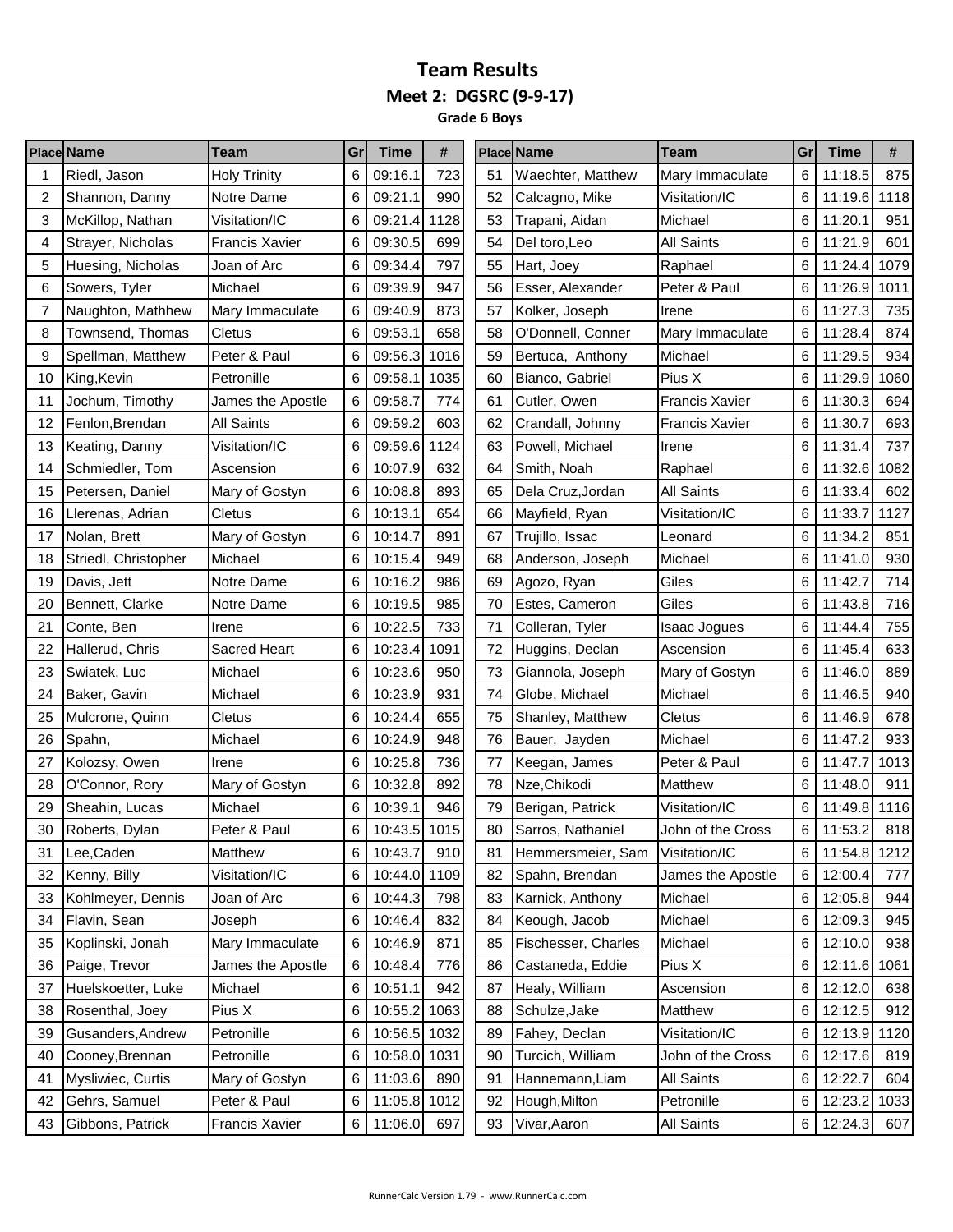**Grade 6 Boys**

| Green, Joseph       | James the Apostle     | 6                                                                  | 11:09.2     | 773  | 94                                                                                  |                | Mary of Gostyn                                  | 6  | 12:31.1     | 894 |
|---------------------|-----------------------|--------------------------------------------------------------------|-------------|------|-------------------------------------------------------------------------------------|----------------|-------------------------------------------------|----|-------------|-----|
| Gibbons, Timmy      | <b>Francis Xavier</b> | 6                                                                  | 11:10.5     | 696  | 95                                                                                  | Filbin, Quinn  | <b>Francis Xavier</b>                           | 6  | 12:31.7     | 695 |
| Flannery, Hugh      |                       | 6                                                                  | 11:11.9     | 888  | 96                                                                                  | Arenz, Charlie | Notre Dame                                      | 6  | 12:31.9     | 984 |
| Bargas, Caden       | Mary Immaculate       | 6                                                                  | 11:13.0     | 868  | 97                                                                                  | Connolly, Sean | <b>Francis Xavier</b>                           | 6  | 12:32.3     | 692 |
| Perkins, Brendan    |                       | 6                                                                  | 11:14.4     | 989  | 98                                                                                  | Nawas, Alex    | Cletus                                          | 6  | 12:33.9     | 676 |
| Brown, Alex         | Joan of Arc           | 6                                                                  | 11:15.1     | 800  | 99                                                                                  | Muller, Eddie  | All Saints                                      | 6  | 12:38.0     | 606 |
| Facchini, Cuyler    | John of the Cross     | 6                                                                  | 11:17.7     | 816  | 100                                                                                 |                | Joan of Arc                                     | 6  | 12:38.4     | 802 |
| Place Name          | Team                  | Gr                                                                 | <b>Time</b> | $\#$ |                                                                                     |                | <b>Team</b>                                     | Gr | <b>Time</b> | #   |
| Coffey, Charles     | Petronille            | 6                                                                  |             | 1030 |                                                                                     |                |                                                 |    |             |     |
| Liedel, Nick        | Raphael               | 6                                                                  |             | 1080 |                                                                                     |                |                                                 |    |             |     |
| Malone, Lucas       | Raphael               | 6                                                                  |             | 1081 |                                                                                     |                |                                                 |    |             |     |
| Ruiz, Benjamin      | Cletus                | 6                                                                  | 13:01.5     | 657  |                                                                                     |                |                                                 |    |             |     |
| Jonah Tran          | Dominic/Scholastica   | 6                                                                  | 13:04.1     | 684  |                                                                                     |                |                                                 |    |             |     |
| Molloy, Jacob       | James the Apostle     | 6                                                                  | 13:20.3     | 775  |                                                                                     |                |                                                 |    |             |     |
| Wyatt, Sean         | <b>Sacred Heart</b>   | 6                                                                  |             |      |                                                                                     |                |                                                 |    |             |     |
| Joyce, Gavin        | Michael               | 6                                                                  | 13:26.8     | 943  |                                                                                     |                |                                                 |    |             |     |
| DeRat, Elliot       | Cletus                | 6                                                                  | 13:33.3     | 660  |                                                                                     |                |                                                 |    |             |     |
| Castaneda, Eddy     | Francis Xavier        | 6                                                                  | 13:34.4     | 691  |                                                                                     |                |                                                 |    |             |     |
| DuFour, Connor      |                       | 6                                                                  | 13:37.6     | 987  |                                                                                     |                |                                                 |    |             |     |
| 112 Adam Galvez     | Dominic/Scholastica   | 6                                                                  | 13:46.4     | 681  |                                                                                     |                |                                                 |    |             |     |
| Kearney, Patrick    | Joseph                | 6                                                                  | 13:50.0     | 834  |                                                                                     |                |                                                 |    |             |     |
| Barry, Jack         | Mary Immaculate       | 6                                                                  | 13:54.9     | 869  |                                                                                     |                |                                                 |    |             |     |
| Ahler, Quin         | Giles                 | 6                                                                  | 14:07.9     | 715  |                                                                                     |                |                                                 |    |             |     |
| 116 Mathey, Matthew | John of the Cross     | 6                                                                  |             | 1194 |                                                                                     |                |                                                 |    |             |     |
| Doerries, Michael   |                       | 6                                                                  | 14:21.4     | 937  |                                                                                     |                |                                                 |    |             |     |
| Jimenez, Diego Luca |                       | 6                                                                  | 14:32.1     | 628  |                                                                                     |                |                                                 |    |             |     |
| Moscinski, Jonathan | Joan of Arc           | 6                                                                  | 15:51.3     | 801  |                                                                                     |                |                                                 |    |             |     |
| Kassay, Andrew      | Notre Dame            | 6                                                                  | 16:29.8     | 988  |                                                                                     |                |                                                 |    |             |     |
| Rivera, Daniel      | Cletus                | 6                                                                  | 17:09.4     | 656  |                                                                                     |                |                                                 |    |             |     |
| Denault, Nick       | Pius X                | 6                                                                  |             | 1062 |                                                                                     |                |                                                 |    |             |     |
| 123 Garcia, Daniel  | Irene                 | 6                                                                  | 18:13.9     | 734  |                                                                                     |                |                                                 |    |             |     |
| 124 Murguia, Isaac  | Leonard               | 6                                                                  |             |      |                                                                                     |                |                                                 |    |             |     |
|                     |                       |                                                                    |             |      |                                                                                     |                |                                                 |    |             |     |
|                     |                       |                                                                    |             |      |                                                                                     |                |                                                 |    |             |     |
|                     |                       |                                                                    |             |      |                                                                                     |                |                                                 |    |             |     |
|                     |                       |                                                                    |             |      |                                                                                     |                |                                                 |    |             |     |
|                     |                       |                                                                    |             |      |                                                                                     |                |                                                 |    |             |     |
|                     |                       |                                                                    |             |      |                                                                                     |                |                                                 |    |             |     |
|                     |                       |                                                                    |             |      |                                                                                     |                |                                                 |    |             |     |
|                     |                       |                                                                    |             |      |                                                                                     |                |                                                 |    |             |     |
|                     |                       |                                                                    |             |      |                                                                                     |                |                                                 |    |             |     |
|                     |                       |                                                                    |             |      |                                                                                     |                |                                                 |    |             |     |
|                     |                       |                                                                    |             |      |                                                                                     |                |                                                 |    |             |     |
|                     |                       |                                                                    |             |      |                                                                                     |                |                                                 |    |             |     |
|                     |                       | Mary of Gostyn<br>Notre Dame<br>Notre Dame<br>Michael<br>Ascension |             |      | 12:39.3<br>12:52.9<br>12:57.8<br>13:24.9 1101<br>14:10.4<br>17:33.5<br>18:48.1 1192 |                | Reed, Carter<br>Stevenson, Daniel<br>Place Name |    |             |     |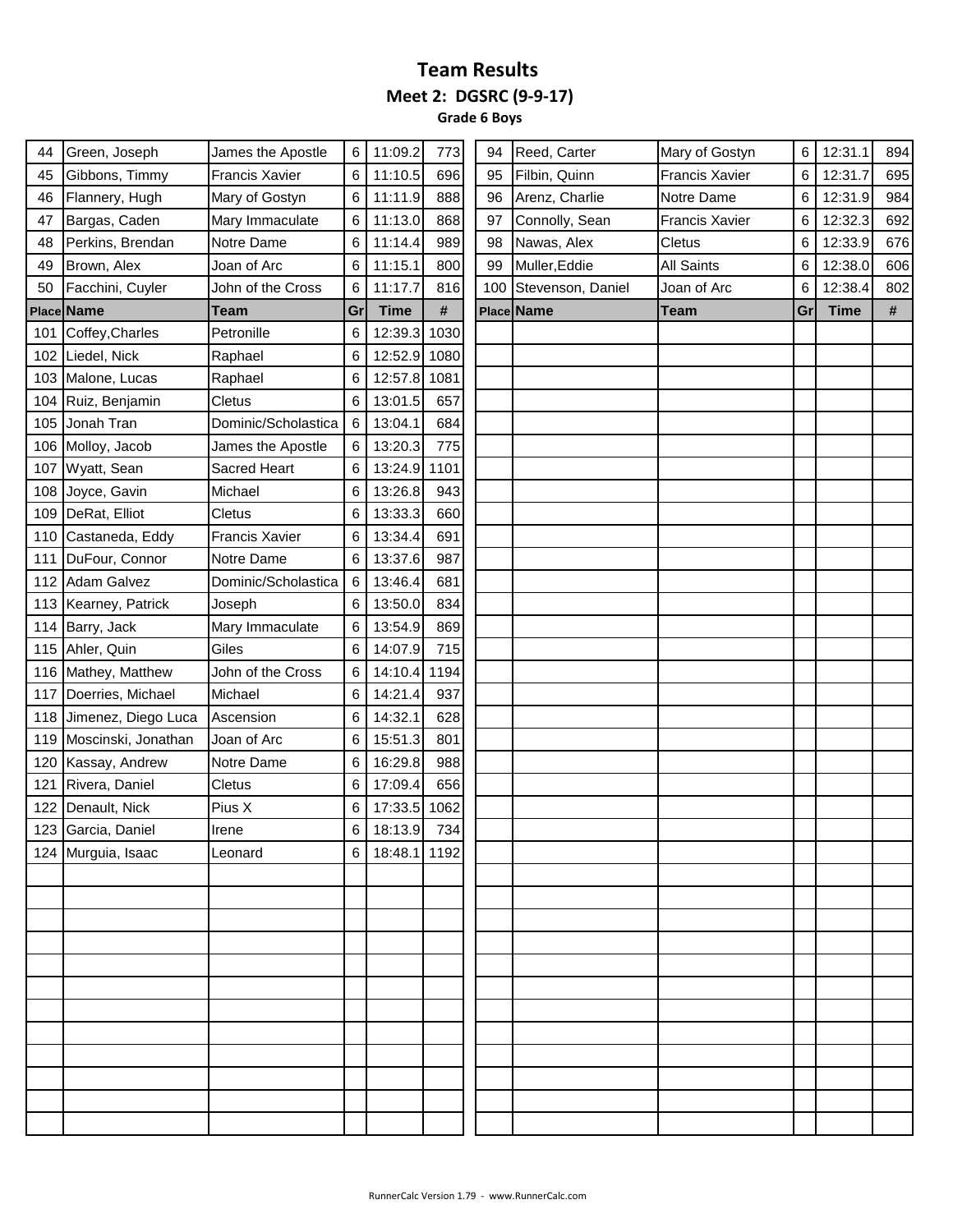#### **Team Results Meet 2: DGSRC (9-9-17) Grade 6 Girls**

|                | <b>Place Team</b>     |      | Score Runner #1             | Runner #2                                      | Runner#3                                     | Runner#4                 | Runner#5                | Runner#6                                     | Runner#7                | <b>Tie</b> |
|----------------|-----------------------|------|-----------------------------|------------------------------------------------|----------------------------------------------|--------------------------|-------------------------|----------------------------------------------|-------------------------|------------|
|                | Michael               | 83   | Bielenda, Ellie (4)         | Obrochta, Charlotte (8) Scarpelli, Lauren (9)  |                                              | Hutchens, Sofia (24)     | Carroll, Gianna (38)    | Wallensack, Samantha (39) Kearney, Lily (61) |                         |            |
| $\overline{2}$ | Pius X                | 86   | Ferris, Marin (10)          | Bruschuk, Elle (15)                            | Schaub, Meg (16)                             | Chivilo, Elisa (22)      | Goetz, Hailey (23)      | MacShane, Aeryn (44) Grivetti, Leah (64)     |                         |            |
|                | 3 Notre Dame          |      | 134 Gilmartin, Katie (13)   | Spezia, Grace (20)                             | Jucovics, Ella (25)                          | Russo, Gianna (35)       | Marshall, Marcella (41) | Lahmann, Elizabeth (46) Moster, Audrey (63)  |                         |            |
|                | Visitation/IC         |      | 140 Quinn, Michaela (1)     | McDonough, Kelsey (6) DiMarco, Mercuerite (31) |                                              | McMillen, Zoe (50)       | Gildea, Enya (52)       | Fromelt, Jenny (69)                          | Braafhart, Chloe (81)   |            |
|                | 5 Mary of Gostyn      |      | 180 Casey, Mary Kate (26)   | Reiser, Ella (27)                              | Lucina, Jennifer (34)                        | Kumzi, Logan (42)        | Laverty, Elizabeth (51) | Walsh, Anna (59)                             | Ulisano, Alexandra (79) |            |
| 6              | <b>Francis Xavier</b> | 191  | Tully, Terese (7)           | Sifferman, Evelyn (11)                         | Walsh, Mary Clare (48)                       | O'Connor, Abby (57)      | Geraghty, Eleanor (68)  |                                              |                         |            |
|                | <b>Cletus</b>         | 220  | Cranny, Shannon (3)         | Mariano, Amelia (32)                           | Dorchinez, Annaliese (36) Ludden, Julia (65) |                          | Cruz, Dalia (84)        |                                              |                         |            |
| 8              | Petronille            |      | 277 Andringa, Grace (37)    | Brazier, Heide (53)                            | Pratt, Sydney (56)                           | Ulepic, Colette (60)     | Freeman, Madeline (71)  | Arroyo, Azaria (75)                          |                         |            |
|                | <b>Sacred Heart</b>   |      | N.S. Kelly, Sammy (14)      | Stevenson, Anabelle (28) Wells, Maddie (29)    |                                              | Mateja, Olivia (80)      |                         |                                              |                         |            |
|                | <b>Isaac Jogues</b>   |      | N.S. Abdo, Jordan (2)       | Rogowski, Maddie (5)                           | Govostis, Nicole (72)                        | Govostis, Renee (74)     |                         |                                              |                         |            |
|                | <b>Matthew</b>        |      | N.S. Tipton, Emma (54)      | Antony, Rose (55)                              | Speidel, Mia (67)                            | Hoeflich, Stephanie (70) |                         |                                              |                         |            |
|                | Our Lady of Peace     |      | N.S. Vancura, Olivia (30)   | Schiappa, Sophia (49)                          | Koestner, Anna (77)                          |                          |                         |                                              |                         |            |
|                | Peter & Paul          |      | N.S. Switz, Ryley (21)      | Schlueter, Merryn (66)                         | Faulkner, Teagan (73)                        |                          |                         |                                              |                         |            |
|                | Irene                 |      | N.S. Miller, Stephanie (19) | Gierek, Amanda (43)                            |                                              |                          |                         |                                              |                         |            |
|                | John of the Cross     |      | N.S. Kelly, Carlin (33)     | Siffermann, Jane (45)                          |                                              |                          |                         |                                              |                         |            |
|                | Raphael               |      | N.S. Quinn, Molly (47)      | Corso, Briana (58)                             |                                              |                          |                         |                                              |                         |            |
|                | Luke                  |      | N.S. Vazquez, Ayani (40)    | Guillen, Frida (78)                            |                                              |                          |                         |                                              |                         |            |
|                | Joseph                |      | N.S. Pacelli, Lucy (12)     |                                                |                                              |                          |                         |                                              |                         |            |
|                | Ascension             |      | N.S. Brunick, Lizzie (17)   |                                                |                                              |                          |                         |                                              |                         |            |
|                | Mary Immaculate       |      | N.S. Dwyer, Ella (18)       |                                                |                                              |                          |                         |                                              |                         |            |
|                | Joan of Arc           | N.S. | Oasay, Maxcel Jane (82)     |                                                |                                              |                          |                         |                                              |                         |            |
|                | Giles                 |      | N.S. Maloy, Olivia (83)     |                                                |                                              |                          |                         |                                              |                         |            |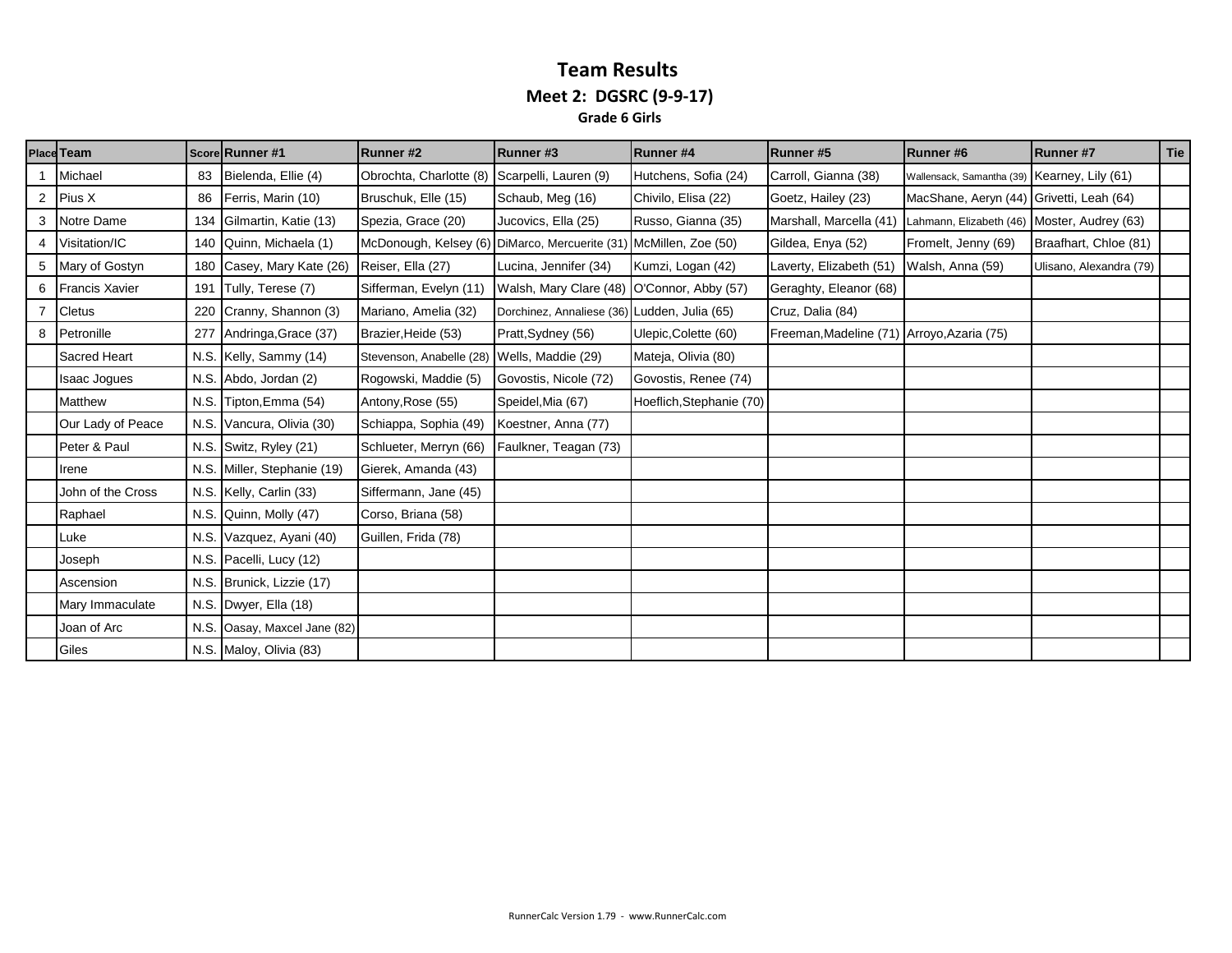#### **Team Results Meet 2: DGSRC (9-9-17) Grade 6 Girls**

|    | <b>Place Name</b>            | Team                  | Gr | <b>Time</b> | #    |    | <b>Place Name</b>   | Team                  | Gr | <b>Time</b> | #    |
|----|------------------------------|-----------------------|----|-------------|------|----|---------------------|-----------------------|----|-------------|------|
| 1  | Quinn, Michaela              | Visitation/IC         | 6  | 09:46.9     | 560  | 51 | Laverty, Elizabeth  | Mary of Gostyn        | 6  | 12:45.9     | 337  |
| 2  | Abdo, Jordan                 | Isaac Jogues          | 6  | 09:58.6     | 226  | 52 | Gildea, Enya        | Visitation/IC         | 6  | 12:56.3     | 1188 |
| 3  | Cranny, Shannon              | Cletus                | 6  | 09:58.8     | 141  | 53 | Brazier, Heide      | Petronille            | 6  | 13:00.0     | 466  |
| 4  | Bielenda, Ellie              | Michael               | 6  | 10:03.0     | 380  | 54 | Tipton.Emma         | Matthew               | 6  | 13:00.4     | 363  |
| 5  | Rogowski, Maddie             | Isaac Jogues          | 6  | 10:05.9     | 231  | 55 | Antony, Rose        | Matthew               | 6  | 13:02.0     | 364  |
| 6  | McDonough, Kelsey            | Visitation/IC         | 6  | 10:12.0     | 559  | 56 | Pratt, Sydney       | Petronille            | 6  | 13:05.7     | 469  |
| 7  | Tully, Terese                | <b>Francis Xavier</b> | 6  | 10:18.0     | 178  | 57 | O'Connor, Abby      | <b>Francis Xavier</b> | 6  | 13:06.9     | 175  |
| 8  | Obrochta, Charlotte          | Michael               | 6  | 10:18.7     | 388  | 58 | Corso, Briana       | Raphael               | 6  | 13:10.6     | 506  |
| 9  | Scarpelli, Lauren            | Michael               | 6  | 10:31.5     | 389  | 59 | Walsh, Anna         | Mary of Gostyn        | 6  | 13:12.8     | 341  |
| 10 | Ferris, Marin                | Pius X                | 6  | 10:40.5     | 490  | 60 | Ulepic, Colette     | Petronille            | 6  | 13:13.9     | 471  |
| 11 | Sifferman, Evelyn            | <b>Francis Xavier</b> | 6  | 10:51.1     | 176  | 61 | Kearney, Lily       | Michael               | 6  | 13:16.8     | 386  |
| 12 | Pacelli, Lucy                | Joseph                | 6  | 10:51.6     | 292  | 62 | Dominski, Izabelle  | Michael               | 6  | 13:18.3     | 384  |
| 13 | Gilmartin, Katie             | Notre Dame            | 6  | 10:53.0     | 419  | 63 | Moster, Audrey      | Notre Dame            | 6  | 13:18.7     | 423  |
| 14 | Kelly, Sammy                 | <b>Sacred Heart</b>   | 6  | 10:56.0     | 518  | 64 | Grivetti, Leah      | Pius X                | 6  | 13:25.1     | 492  |
| 15 | Bruschuk, Elle               | Pius X                | 6  | 10:57.2     | 487  | 65 | Ludden, Julia       | Cletus                | 6  | 13:31.6     | 145  |
| 16 | Schaub, Meg                  | Pius X                | 6  | 10:58.4     | 494  | 66 | Schlueter, Merryn   | Peter & Paul          | 6  | 13:37.7     | 447  |
| 17 | Brunick, Lizzie              | Ascension             | 6  | 10:59.5     | 125  | 67 | Speidel, Mia        | <b>Matthew</b>        | 6  | 13:40.7     | 366  |
| 18 | Dwyer, Ella                  | Mary Immaculate       | 6  | 11:02.5     | 1175 | 68 | Geraghty, Eleanor   | <b>Francis Xavier</b> | 6  | 13:45.0     | 174  |
| 19 | Miller, Stephanie            | Irene                 | 6  | 11:02.8     | 216  | 69 | Fromelt, Jenny      | Visitation/IC         | 6  | 13:46.2     | 553  |
| 20 | Spezia, Grace                | Notre Dame            | 6  | 11:03.6     | 425  | 70 | Hoeflich, Stephanie | Matthew               | 6  | 13:50.1     | 365  |
| 21 | Switz, Ryley                 | Peter & Paul          | 6  | 11:04.6     | 448  | 71 | Freeman, Madeline   | Petronille            | 6  | 13:53.8     | 468  |
| 22 | Chivilo, Elisa               | Pius X                | 6  | 11:05.4     | 488  | 72 | Govostis, Nicole    | Isaac Jogues          | 6  | 14:06.3     | 228  |
| 23 | Goetz, Hailey                | Pius X                | 6  | 11:06.0     | 491  | 73 | Faulkner, Teagan    | Peter & Paul          | 6  | 14:08.3     | 446  |
| 24 | Hutchens, Sofia              | Michael               | 6  | 11:08.4     | 385  | 74 | Govostis, Renee     | Isaac Jogues          | 6  | 14:22.5     | 229  |
| 25 | Jucovics, Ella               | Notre Dame            | 6  | 11:10.7     | 420  | 75 | Arroyo, Azaria      | Petronille            | 6  | 14:24.3     | 465  |
| 26 | Casey, Mary Kate             | Mary of Gostyn        | 6  | 11:13.1     | 335  | 76 | McBeth, Madeline    | Michael               | 6  | 14:29.9     | 387  |
| 27 | Reiser, Ella                 | Mary of Gostyn        | 6  | 11:19.0     | 339  | 77 | Koestner, Anna      | Our Lady of Peace     | 6  | 15:06.9     | 432  |
| 28 | Stevenson, Anabelle          | <b>Sacred Heart</b>   | 6  | 11:22.4     | 528  | 78 | Guillen, Frida      | Luke                  | 6  | 15:16.2     | 306  |
| 29 | Wells, Maddie                | <b>Sacred Heart</b>   | 6  | 11:24.1     | 531  | 79 | Ulisano, Alexandra  | Mary of Gostyn        | 6  | 15:20.9     | 340  |
| 30 | Vancura, Olivia              | Our Lady of Peace     | 6  | 11:31.9     | 434  | 80 | Mateja, Olivia      | Sacred Heart          | 6  | 15:38.7     | 521  |
| 31 | DiMarco, Mercuerite          | Visitation/IC         | 6  | 11:35.1     | 551  | 81 | Braafhart, Chloe    | Visitation/IC         | 6  | 15:39.5     | 548  |
| 32 | Mariano, Amelia              | Cletus                | 6  | 11:37.7     | 148  | 82 | Oasay, Maxcel Jane  | Joan of Arc           | 6  | 16:54.1     | 256  |
| 33 | Kelly, Carlin                | John of the Cross     | 6  | 11:43.4     | 268  | 83 | Maloy, Olivia       | Giles                 | 6  | 18:29.2     | 194  |
| 34 | Lucina, Jennifer             | Mary of Gostyn        | 6  | 11:45.3     | 338  | 84 | Cruz, Dalia         | Cletus                | 6  | 20:14.3     | 142  |
| 35 | Russo, Gianna                | Notre Dame            | 6  | 11:47.9     | 424  |    |                     |                       |    |             |      |
| 36 | Dorchinez, Annaliese         | Cletus                | 6  | 11:53.1     | 143  |    |                     |                       |    |             |      |
| 37 | Andringa, Grace              | Petronille            | 6  | 11:57.3     | 464  |    |                     |                       |    |             |      |
| 38 | Carroll, Gianna              | Michael               | 6  | 12:01.8     | 381  |    |                     |                       |    |             |      |
| 39 | Wallensack, Samantha Michael |                       | 6  | 12:07.6     | 390  |    |                     |                       |    |             |      |
| 40 | Vazquez, Ayani               | Luke                  | 6  | 12:11.6     | 307  |    |                     |                       |    |             |      |
| 41 | Marshall, Marcella           | Notre Dame            | 6  | 12:19.4     | 422  |    |                     |                       |    |             |      |
| 42 | Kumzi, Logan                 | Mary of Gostyn        | 6  | 12:19.7     | 336  |    |                     |                       |    |             |      |
| 43 | Gierek, Amanda               | Irene                 | 6  | 12:20.0     | 215  |    |                     |                       |    |             |      |
|    |                              |                       |    |             |      |    |                     |                       |    |             |      |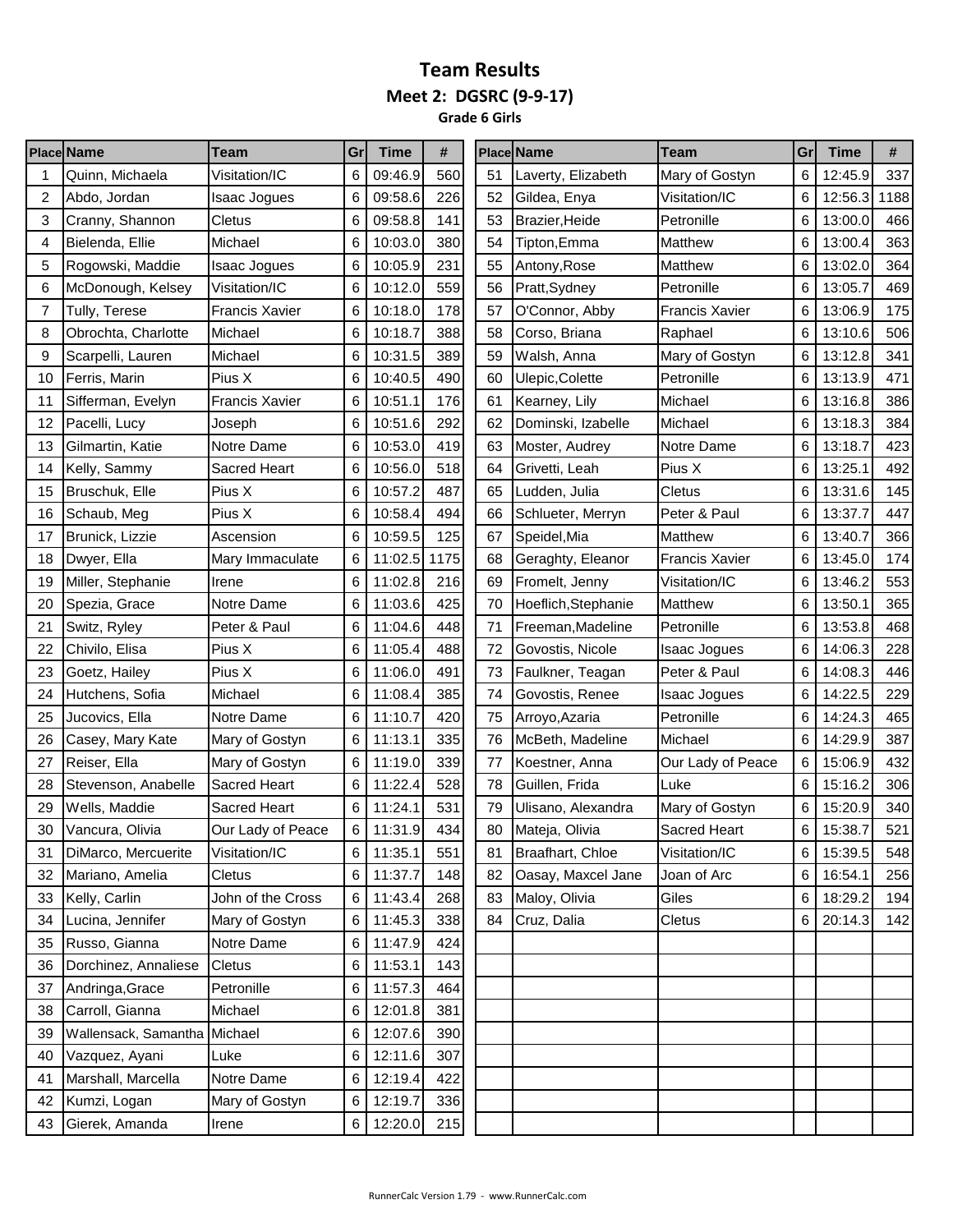#### **Team Results Meet 2: DGSRC (9-9-17) Grade 6 Girls**

| 44 | MacShane, Aeryn    | Pius X                | 6 | 12:26.3 | 493 |
|----|--------------------|-----------------------|---|---------|-----|
| 45 | Siffermann, Jane   | John of the Cross     | 6 | 12:28.6 | 271 |
| 46 | Lahmann, Elizabeth | Notre Dame            | 6 | 12:29.8 | 421 |
| 47 | Quinn, Molly       | Raphael               | 6 | 12:35.1 | 507 |
| 48 | Walsh, Mary Clare  | <b>Francis Xavier</b> | 6 | 12:39.1 | 179 |
| 49 | Schiappa, Sophia   | Our Lady of Peace     | 6 | 12:43.7 | 433 |
| 50 | McMillen, Zoe      | Visitation/IC         | 6 | 12:45.6 | 558 |

| 493 |  |  |  |
|-----|--|--|--|
| 271 |  |  |  |
| 421 |  |  |  |
| 507 |  |  |  |
| 179 |  |  |  |
| 433 |  |  |  |
| 558 |  |  |  |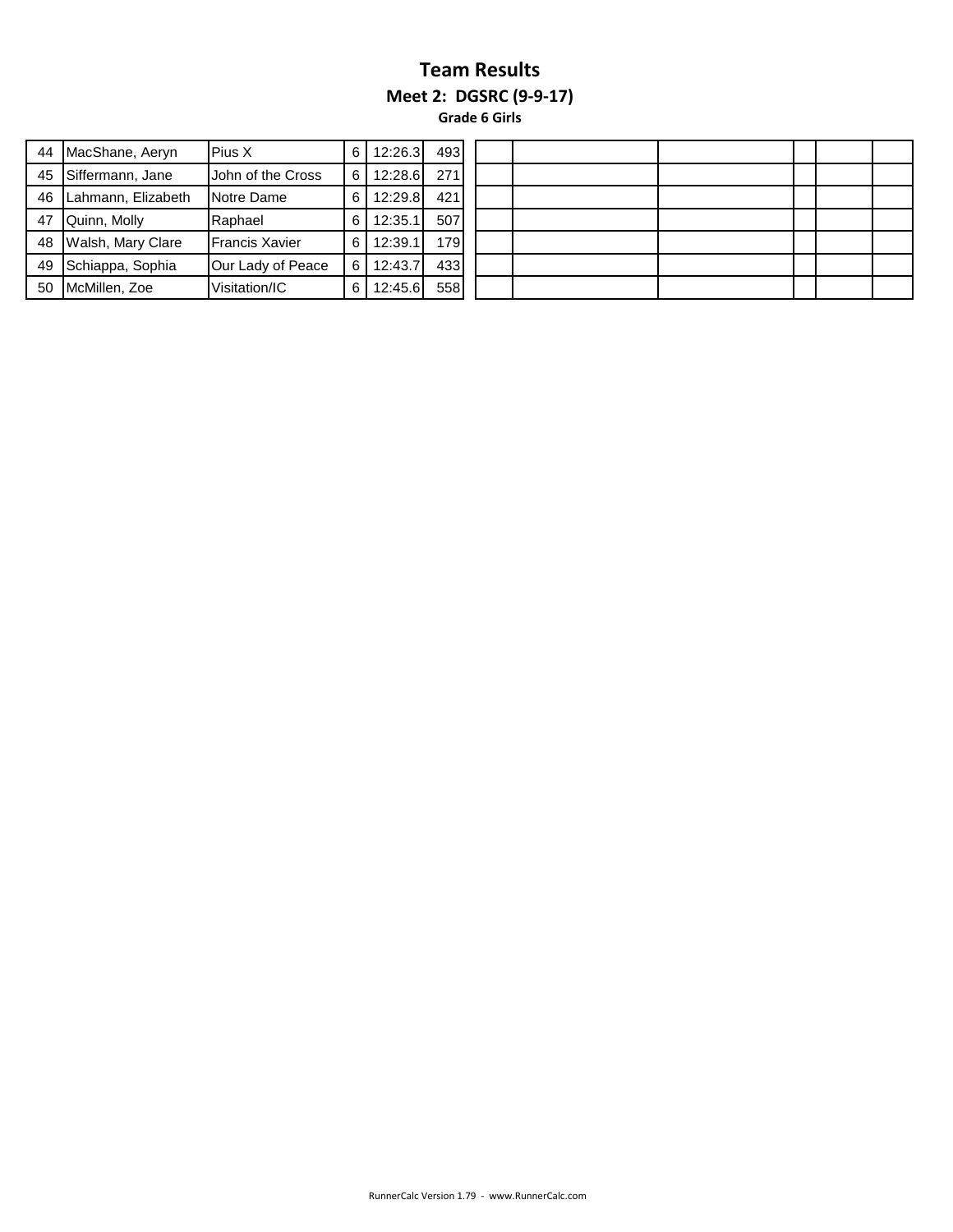#### **Team Results Meet 2: DGSRC (9-9-17) Grade 7 Boys**

|   | Place Team            |      | Score Runner #1                                  | <b>Runner#2</b>                             | Runner#3                | <b>Runner#4</b>              | Runner#5                                 | Runner#6             | Runner #7               | Tie |
|---|-----------------------|------|--------------------------------------------------|---------------------------------------------|-------------------------|------------------------------|------------------------------------------|----------------------|-------------------------|-----|
|   | Notre Dame            | 48   | Domke, Michael (2)                               | Cernugel, Billy (3)                         | Doorhy, Kyle (6)        | Evers, Patrick (14)          | Mowrer, John (23)                        | Doorhy, Aaron (31)   | Hanus, Declan (51)      |     |
|   | 2 Mary of Gostyn      | 93   | Farrell, Ben (8)                                 | Gartland, Leo (9)                           | Shaw, Enzo (19)         | Ruddy, Sam (27)              | Kramnic, Wilson (30)                     | McCann, Caden (58)   | Logan, Michael (89)     |     |
|   | 3 Michael             | 104  | Smith, Brendan (5)                               | Ahern, Luke (20)                            | Cespedes, William (21)  | Lifka, Justin (22)           | Hernandez, Andrew (36) White, Colin (41) |                      | Farmer, Michael (57)    |     |
|   | Petronille            | 111  | Bare, Andrew (7)                                 | O'Neill, Liam (11)                          | Popp, Truman (16)       | O'Reilly, John (29)          | Siemsen, Jacob (48)                      | Housey, Andrew (67)  | Clark, Ryan (87)        |     |
| 5 | Visitation/IC         | 139  | Carroll, Jack (4)                                | Zanoni, Nick (26)                           | Hemmersmeier, Luke (32) | Wisniewski, PJ (34)          | Gracey, Jimmy (43)                       | Braffhart, Sam (44)  | McKenna, Charlie (47)   |     |
|   | 6 Sacred Heart        |      | 198 Schmidt, Nathan (18)                         | Werner, Evan (24)                           | Ryan, Jack (33)         | Kelly, Drew (37)             | Walsh, AJ (86)                           | Rickert, Gavin (96)  |                         |     |
|   | 7 Pius X              |      | 250 Williams, Garrett (17)                       | Wangler, Michael (38)                       | Sobieszczyk, Isaac (40) | Gosmire, Jacob (74)          | Long, Michael (81)                       | Dauz, Michael (101)  | Maciejewski, Sean (104) |     |
| 8 | James the Apostle     | 254  | Wessel, Sam (10)                                 | Page, Isaac (39)                            | Orwig, Ian (46)         | Reilley, Nick (59)           | Easter, Cale (100)                       |                      |                         |     |
| 9 | Irene                 |      | 312 Riggs, Carter (50)                           | Sanchez, Benjamin (52) Flowers, Ethan (55)  |                         | Herbst, Noah (64)            | Blasi, Graham (91)                       | Inserro, Marco (113) |                         |     |
|   | 10 Isaac Jogues       |      | 335 Conners, Jack (28)                           | Hale, Vincent (70)                          | Aque, Aidan (71)        | Gambla, Timothy (78)         | Jarosz, Jack (88)                        |                      |                         |     |
|   | 11 All Saints         |      | 393 Neal, Jacob (75)                             | Strohmeyer, A J (76)                        | Kazlauskas, Nico (77)   | Duchatellier, Sebastien (80) | Posada, Nico (85)                        | Salinas, Gabe (90)   | Breal, Gibson (105)     |     |
|   | 12 Matthew            | 491  | Alex, Nathan (82)                                | Gendusa, Francesco (94) Antony, Andrew (95) |                         | Ordona, Jacob (108)          | Acuna, Jhett (112)                       |                      |                         |     |
|   | John of the Cross     |      | N.S. Scudder, Nicholas (1)                       | Carmody, Matthew (35) Fink, Henry (60)      |                         | Hynes, Quinn (62)            |                                          |                      |                         |     |
|   | <b>Holy Trinity</b>   |      | N.S. Sledzinski, Kenneth (25) Cyze, Thomas (109) |                                             | Steger, Ben (110)       | Simpson, Ryan (114)          |                                          |                      |                         |     |
|   | <b>Francis Xavier</b> |      | N.S. McGovern, Brian (13)                        | Perkovich, Aidan (56)                       | LaMantia, Frank (63)    |                              |                                          |                      |                         |     |
|   | Joseph                |      | N.S. Pacelli, Luke (53)                          | Busch, Joey (54)                            | Stevens, Nathan (106)   |                              |                                          |                      |                         |     |
|   | Cletus                | N.S. | Gorman, Brady (15)                               | Mulcrone, Conor (42)                        |                         |                              |                                          |                      |                         |     |
|   | Giles                 | N.S. | Desmarais, Harrison (45) Arnett, John (115)      |                                             |                         |                              |                                          |                      |                         |     |
|   | Our Lady of Peace     |      | N.S. Rivera, Julio (73)                          | Krapukaityte, Lukas (99)                    |                         |                              |                                          |                      |                         |     |
|   | Raphael               |      | N.S. Gjerde, Evan (69)                           | Streit, Wyatt (111)                         |                         |                              |                                          |                      |                         |     |
|   | Mary Immaculate       | N.S. | Ebersole, Ben (12)                               |                                             |                         |                              |                                          |                      |                         |     |
|   | Ascension             |      | N.S. Callero, Charlie (72)                       |                                             |                         |                              |                                          |                      |                         |     |
|   | Luke                  |      | N.S. De Groff, Will (79)                         |                                             |                         |                              |                                          |                      |                         |     |
|   | Dominic/Scholastica   |      | N.S. Aiden Cossyleon (116)                       |                                             |                         |                              |                                          |                      |                         |     |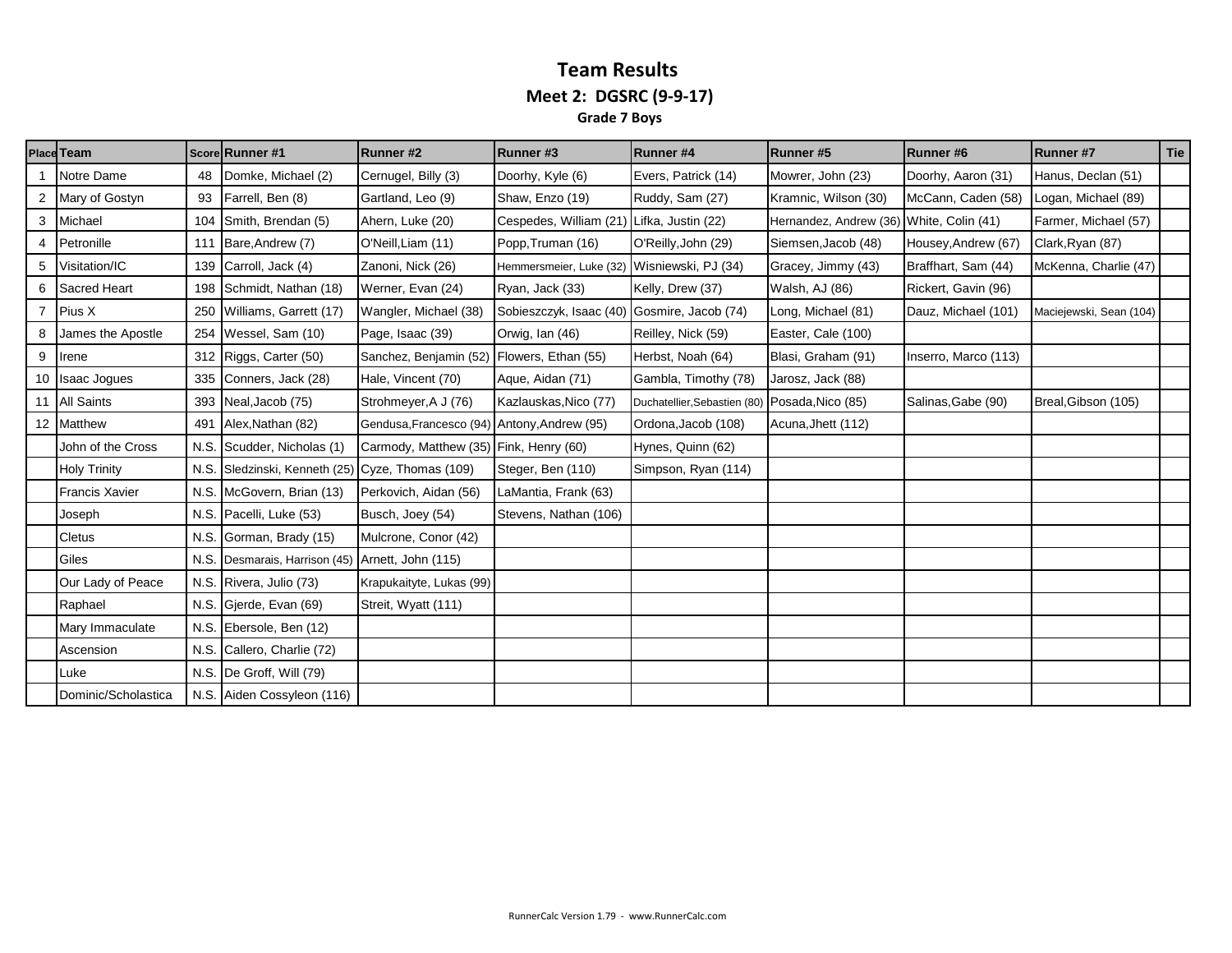**Grade 7 Boys**

|    | <b>Place Name</b>   | Team                  | Gr             | Time         | #    |    | <b>Place Name</b>                  | Team                  | Gr             | Time         | #    |
|----|---------------------|-----------------------|----------------|--------------|------|----|------------------------------------|-----------------------|----------------|--------------|------|
|    | Scudder, Nicholas   | John of the Cross     |                | 12:18.0      | 824  | 51 | Hanus, Declan                      | Notre Dame            | 7              | 15:33.9      | 996  |
| 2  | Domke, Michael      | Notre Dame            | 7              | 12:23.0      | 992  | 52 | Sanchez, Benjamin                  | Irene                 | 7              | 15:34.7      | 743  |
| 3  | Cernugel, Billy     | Notre Dame            |                | 12:29.6      | 991  | 53 | Pacelli, Luke                      | Joseph                | 7              | 15:36.0      | 837  |
| 4  | Carroll, Jack       | Visitation/IC         |                | 12:40.9      | 1135 | 54 | Busch, Joey                        | Joseph                | 7              | 15:36.3      | 836  |
| 5  | Smith, Brendan      | Michael               | 7              | 12:58.3      | 963  | 55 | Flowers, Ethan                     | Irene                 | 7              | 15:36.6      | 739  |
| 6  | Doorhy, Kyle        | Notre Dame            | 7              | 13:10.7      | 994  | 56 | Perkovich, Aidan                   | <b>Francis Xavier</b> | 7              | 15:40.5      | 707  |
| 7  | Bare, Andrew        | Petronille            |                | 13:11.0      | 1036 | 57 | Farmer, Michael                    | Michael               | 7              | 15:43.9      | 955  |
| 8  | Farrell, Ben        | Mary of Gostyn        |                | 13:21.4      | 895  | 58 | McCann, Caden                      | Mary of Gostyn        | 7              | 15:49.9      | 899  |
| 9  | Gartland, Leo       | Mary of Gostyn        | 7              | 13:25.7      | 896  | 59 | Reilley, Nick                      | James the Apostle     | 7              | 15:50.2      | 781  |
| 10 | Wessel, Sam         | James the Apostle     |                | 13:28.5      | 782  | 60 | Fink, Henry                        | John of the Cross     | 7              | 15:51.7      | 821  |
| 11 | O'Neill, Liam       | Petronille            | 7              | 13:29.2      | 1041 | 61 | Youseff, George                    | Notre Dame            | 7              | 15:52.3      | 999  |
| 12 | Ebersole, Ben       | Mary Immaculate       | 7              | 13:29.7      | 876  | 62 | Hynes, Quinn                       | John of the Cross     | 7              | 15:55.5      | 822  |
| 13 | McGovern, Brian     | <b>Francis Xavier</b> |                | 13:42.5      | 705  | 63 | LaMantia, Frank                    | Francis Xavier        | 7              | 16:03.7      | 702  |
| 14 | Evers, Patrick      | Notre Dame            | 7              | 13:47.3      | 995  | 64 | Herbst, Noah                       | Irene                 | 7              | 16:06.2      | 740  |
| 15 | Gorman, Brady       | Cletus                |                | 13:47.8      | 669  | 65 | Martin, Aakash                     | Michael               | 7              | 16:12.0      | 960  |
| 16 | Popp, Truman        | Petronille            |                | 13:49.2      | 1043 | 66 | Pearse, Carter                     | Michael               | 7              | 16:12.9      | 961  |
| 17 | Williams, Garrett   | Pius X                | 7              | 13:49.8      | 1071 | 67 | Housey, Andrew                     | Petronille            | 7              | 16:18.9      | 1039 |
| 18 | Schmidt, Nathan     | Sacred Heart          | 7              | 13:51.1      | 1098 | 68 | Harrison, Jack                     | Visitation/IC         | 7              | 16:33.1      | 1140 |
| 19 | Shaw, Enzo          | Mary of Gostyn        |                | 13:54.3      | 902  | 69 | Gjerde, Evan                       | Raphael               | 7              | 16:40.8      | 1083 |
| 20 | Ahern, Luke         | Michael               |                | 13:58.6      | 952  | 70 | Hale, Vincent                      | Isaac Jogues          | 7              | 16:41.4      | 762  |
| 21 | Cespedes, William   | Michael               |                | 14:04.7      | 954  | 71 | Aque, Aidan                        | Isaac Jogues          | 7              | 16:44.2      | 757  |
| 22 | Lifka, Justin       | Michael               |                | 14:05.9      | 958  | 72 | Callero, Charlie                   | Ascension             | 7              | 16:46.7      | 640  |
| 23 | Mowrer, John        | Notre Dame            |                | 14:07.4      | 997  | 73 | Rivera, Julio                      | Our Lady of Peace     | 7              | 16:47.4      | 1005 |
| 24 | Werner, Evan        | <b>Sacred Heart</b>   | 7              | 14:08.1      | 1100 | 74 | Gosmire, Jacob                     | Pius X                | 7              | 16:47.9      | 1066 |
| 25 | Sledzinski, Kenneth | <b>Holy Trinity</b>   |                | 14:09.1      | 727  | 75 | Neal, Jacob                        | <b>All Saints</b>     | 7              | 16:48.3      | 612  |
| 26 | Zanoni, Nick        | Visitation/IC         |                | 14:09.4      | 1151 | 76 | Strohmeyer, A J                    | <b>All Saints</b>     | 7              | 16:50.2      | 615  |
| 27 | Ruddy, Sam          | Mary of Gostyn        |                | 14:14.5      | 901  | 77 | Kazlauskas, Nico                   | <b>All Saints</b>     | 7              | 16:51.3      | 610  |
| 28 | Conners, Jack       | Isaac Jogues          | 7              | 14:19.4      | 758  | 78 | Gambla, Timothy                    | Isaac Jogues          | 7              | 17:15.0      | 761  |
| 29 | O'Reilly, John      | Petronille            |                | 14:32.4      | 1042 | 79 | De Groff, Will                     | Luke                  | 7              | 17:19.6      | 857  |
| 30 | Kramnic, Wilson     | Mary of Gostyn        | $\overline{7}$ | 14:35.0      | 897  | 80 | Duchatellier, Sebastien All Saints |                       | $\overline{7}$ | 17:24.8      | 609  |
| 31 | Doorhy, Aaron       | Notre Dame            | $\overline{7}$ | 14:35.3      | 993  | 81 | Long, Michael                      | Pius X                | 7              | 17:25.4 1067 |      |
| 32 | Hemmersmeier, Luke  | Visitation/IC         |                | 14:37.0 1197 |      | 82 | Alex, Nathan                       | Matthew               | 7              | 17:29.1      | 914  |
| 33 | Ryan, Jack          | Sacred Heart          | 7              | 14:37.7 1097 |      | 83 | Tardiff, Luke                      | Visitation/IC         | 7              | 17:32.1      | 1148 |
| 34 | Wisniewski, PJ      | Visitation/IC         | 7              | 14:40.9 1150 |      | 84 | Fitzerald, Sean                    | Visitation/IC         | 7              | 17:33.1      | 1138 |
| 35 | Carmody, Matthew    | John of the Cross     | 7              | 14:42.9      | 820  | 85 | Posada, Nico                       | <b>All Saints</b>     | $\overline{7}$ | 17:34.0      | 613  |
| 36 | Hernandez, Andrew   | Michael               | 7              | 14:46.1      | 956  | 86 | Walsh, AJ                          | Sacred Heart          | 7              | 17:35.8 1099 |      |
| 37 | Kelly, Drew         | Sacred Heart          | 7              | 14:49.0      | 1094 | 87 | Clark, Ryan                        | Petronille            | 7              | 17:36.4      | 1037 |
| 38 | Wangler, Michael    | Pius X                |                | 14:49.4 1070 |      | 88 | Jarosz, Jack                       | <b>Isaac Jogues</b>   | 7              | 17:44.0      | 763  |
| 39 | Page, Isaac         | James the Apostle     |                | 14:51.0      | 780  | 89 | Logan, Michael                     | Mary of Gostyn        | 7              | 17:44.4      | 898  |
| 40 | Sobieszczyk, Isaac  | Pius X                | $\overline{7}$ | 14:51.9      | 1069 | 90 | Salinas, Gabe                      | All Saints            | 7              | 17:44.9      | 614  |
| 41 | White, Colin        | Michael               | 7              | 14:53.1      | 964  | 91 | Blasi, Graham                      | Irene                 | 7              | 17:49.0      | 738  |
| 42 | Mulcrone, Conor     | Cletus                | 7              | 15:07.8      | 665  | 92 | Ahern, Matt                        | Visitation/IC         | 7              | 17:59.1      | 1132 |
| 43 | Gracey, Jimmy       | Visitation/IC         | 7              | 15:14.7      | 1139 | 93 | Panatera, Samuel                   | Mary of Gostyn        | 7              | 18:01.9      | 900  |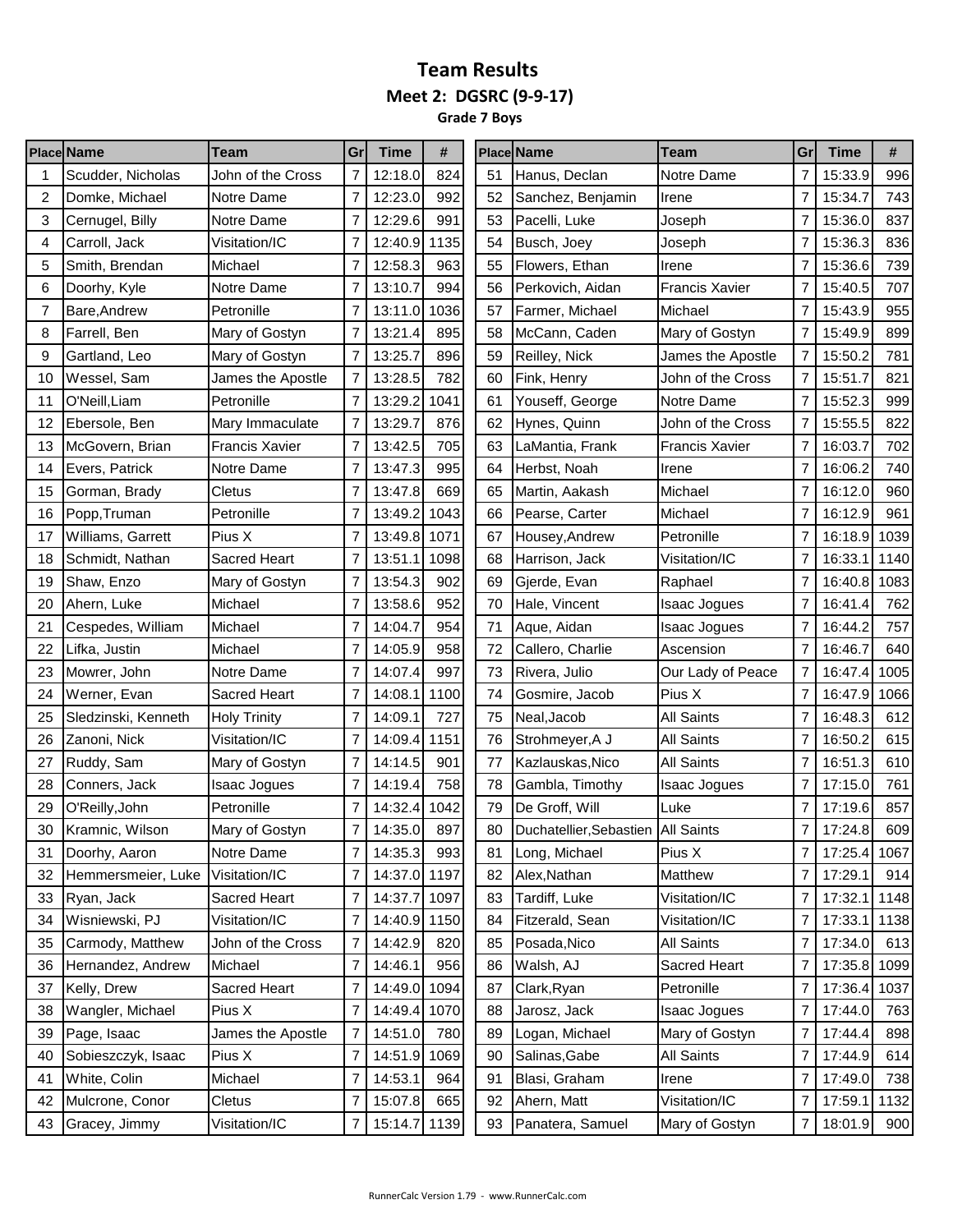**Grade 7 Boys**

| 44  | Braffhart, Sam         | Visitation/IC       | 7              | 15:17.7 1134 |      | 94  | Gendusa, Francesco  | Matthew           | $\overline{7}$ | 18:06.2     | 913  |
|-----|------------------------|---------------------|----------------|--------------|------|-----|---------------------|-------------------|----------------|-------------|------|
| 45  | Desmarais, Harrison    | Giles               | 7              | 15:21.7      | 1215 | 95  | Antony, Andrew      | Matthew           | $\overline{7}$ | 18:33.9     | 915  |
| 46  | Orwig, Ian             | James the Apostle   | 7              | 15:22.4      | 779  | 96  | Rickert, Gavin      | Sacred Heart      | 7              | 18:38.5     | 1096 |
| 47  | McKenna, Charlie       | Visitation/IC       | 7              | 15:25.2 1144 |      | 97  | Hunter, Quinn       | Visitation/IC     | 7              | 18:51.1     | 1142 |
| 48  | Siemsen, Jacob         | Petronille          | 7              | 15:28.4 1044 |      | 98  | Gonzalez, Patrick   | Petronille        | 7              | 18:55.3     | 1038 |
| 49  | Beckman, Jack          | Visitation/IC       | 7              | 15:30.8 1133 |      | 99  | Krapukaityte, Lukas | Our Lady of Peace | 7              | 19:05.2     | 1004 |
| 50  | Riggs, Carter          | Irene               | 7              | 15:31.9      | 742  | 100 | Easter, Cale        | James the Apostle | 7              | 19:11.3     | 778  |
|     | Place Name             | <b>Team</b>         | Gr             | <b>Time</b>  | #    |     | Place Name          | <b>Team</b>       | Gr             | <b>Time</b> | #    |
|     | 101 Dauz, Michael      | Pius X              | 7              | 19:29.6      | 1065 |     |                     |                   |                |             |      |
|     | 102 Schlereth, Michael | Michael             | $\overline{7}$ | 19:30.7      | 962  |     |                     |                   |                |             |      |
|     | 103 Taylor, Gabriel    | Petronille          | 7              | 19:32.7      | 1045 |     |                     |                   |                |             |      |
|     | 104 Maciejewski, Sean  | Pius X              | 7              | 19:33.9      | 1068 |     |                     |                   |                |             |      |
|     | 105 Breal, Gibson      | <b>All Saints</b>   | 7              | 19:43.0      | 608  |     |                     |                   |                |             |      |
|     | 106 Stevens, Nathan    | Joseph              | $\overline{7}$ | 19:51.6      | 839  |     |                     |                   |                |             |      |
|     | 107 Meyers, Ethan      | <b>All Saints</b>   | 7              | 20:08.7      | 611  |     |                     |                   |                |             |      |
| 108 | Ordona, Jacob          | Matthew             | 7              | 20:20.9      | 916  |     |                     |                   |                |             |      |
| 109 | Cyze, Thomas           | <b>Holy Trinity</b> | 7              | 20:28.9      | 725  |     |                     |                   |                |             |      |
|     | 110 Steger, Ben        | <b>Holy Trinity</b> | 7              | 20:29.7      | 726  |     |                     |                   |                |             |      |
|     | 111 Streit, Wyatt      | Raphael             |                | 20:58.3      | 1084 |     |                     |                   |                |             |      |
|     | 112 Acuna, Jhett       | Matthew             | 7              | 20:59.7      | 917  |     |                     |                   |                |             |      |
|     | 113 Inserro, Marco     | Irene               | 7              | 21:49.4      | 741  |     |                     |                   |                |             |      |
|     | 114 Simpson, Ryan      | <b>Holy Trinity</b> | 7              | 22:10.7      | 724  |     |                     |                   |                |             |      |
|     | 115 Arnett, John       | Giles               | $\overline{7}$ |              | 1214 |     |                     |                   |                |             |      |
|     | 116 Aiden Cossyleon    | Dominic/Scholastica | $\overline{7}$ |              | 683  |     |                     |                   |                |             |      |
|     |                        |                     |                |              |      |     |                     |                   |                |             |      |
|     |                        |                     |                |              |      |     |                     |                   |                |             |      |
|     |                        |                     |                |              |      |     |                     |                   |                |             |      |
|     |                        |                     |                |              |      |     |                     |                   |                |             |      |
|     |                        |                     |                |              |      |     |                     |                   |                |             |      |
|     |                        |                     |                |              |      |     |                     |                   |                |             |      |
|     |                        |                     |                |              |      |     |                     |                   |                |             |      |
|     |                        |                     |                |              |      |     |                     |                   |                |             |      |
|     |                        |                     |                |              |      |     |                     |                   |                |             |      |
|     |                        |                     |                |              |      |     |                     |                   |                |             |      |
|     |                        |                     |                |              |      |     |                     |                   |                |             |      |
|     |                        |                     |                |              |      |     |                     |                   |                |             |      |
|     |                        |                     |                |              |      |     |                     |                   |                |             |      |
|     |                        |                     |                |              |      |     |                     |                   |                |             |      |
|     |                        |                     |                |              |      |     |                     |                   |                |             |      |
|     |                        |                     |                |              |      |     |                     |                   |                |             |      |
|     |                        |                     |                |              |      |     |                     |                   |                |             |      |
|     |                        |                     |                |              |      |     |                     |                   |                |             |      |
|     |                        |                     |                |              |      |     |                     |                   |                |             |      |
|     |                        |                     |                |              |      |     |                     |                   |                |             |      |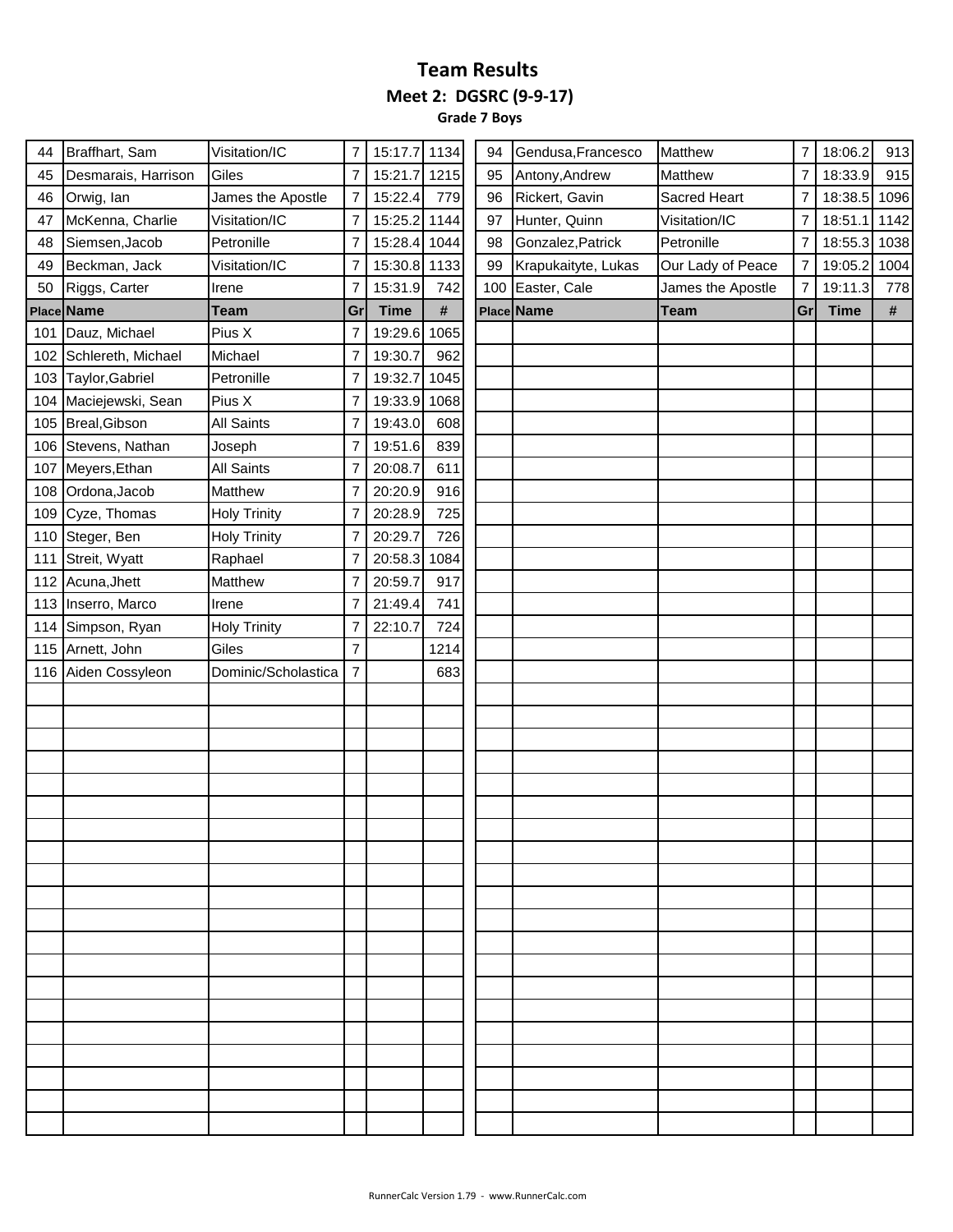#### **Team Results Meet 2: DGSRC (9-9-17) Grade 7 Girls**

|   | <b>Place Team</b>     |      | <b>ScorelRunner</b> #1                           | Runner#2                                    | Runner#3                 | Runner#4                                        | Runner#5              | Runner#6                | Runner#7              | Tie |
|---|-----------------------|------|--------------------------------------------------|---------------------------------------------|--------------------------|-------------------------------------------------|-----------------------|-------------------------|-----------------------|-----|
|   | Mary of Gostyn        | 99   | Cieplak, Olivia (11)                             | Casey, Nora (18)                            | Carlson, Elizabeth (19)  | Devine, Lainey (24)                             | Quealy, Amanda (27)   | Bechstein, Ava (28)     | Tierney, Grace (29)   |     |
| 2 | Petronille            |      | 127 King, Paige $(1)$                            | Lange, Kaylee (2)                           | Wind, Hannelore (23)     | Heintz, Sienna (49)                             | Ellis, Margaret (52)  |                         |                       |     |
| 3 | John of the Cross     |      | 132 McNamara, Molly (15)                         | Finn, Kelly (20)                            | Krema, Catherine (25)    | Poleszak, Natalie (30)                          | Totaro, Anabella (42) | Hardy, McCahey (56)     | Hynes, Sophie (76)    |     |
|   | <b>Sacred Heart</b>   |      | 140 Neibel, Audrey (10)                          | Cassata, Eleanor (12)                       | Pesce, Simona (34)       | Slagter, Casey (40)                             | Martin, Maeve (44)    | Townsend, Lily (65)     | Barratt, Brighid (75) |     |
| 5 | Visitation/IC         | 217  | James, Hayden (6)                                | Castanoli, Kathryn (39) Gibbons, Maren (47) |                          | Vogelsperger, Katie (61) Cousins, Maileigh (64) |                       |                         |                       |     |
| 6 | Giles                 | 297  | Murphy, Laura (46)                               | Reilly, Ella (50)                           | Moroney, Anne (58)       | Larson, Annie (71)                              | Murphy, Mimi (72)     | Gonzalez, Isabella (82) |                       |     |
|   | Pius X                |      | 353 Pogorelec, Katie (51)                        | Reckamp, Hope (69)                          | Wickstrom, Mary Kate (74 | Jara, Sophie (79)                               | Pearson, Emily (80)   |                         |                       |     |
|   | Irene                 |      | N.S. Falco, Alyssa (5)                           | Ryson, Elen (7)                             | Bouchard, Olivia (14)    | Blasi, Annia (35)                               |                       |                         |                       |     |
|   | Dominic/Scholastica   |      | N.S. Emily Henning (36)                          | Madeline Grove (37)                         | Emily Butz (38)          | Chroba, Madison (67)                            |                       |                         |                       |     |
|   | Peter & Paul          |      | N.S. Makris, Hope (13)                           | Wolf, Lani (32)                             | Reed, Sarah (70)         | Schrom, Kenzie (73)                             |                       |                         |                       |     |
|   | <b>Francis Xavier</b> |      | N.S. Burns, Delaney (3)                          | Layden, Katie (4)                           | Buckley, Katie (26)      |                                                 |                       |                         |                       |     |
|   | Mary Immaculate       |      | N.S. Charbonneau, Sophia (8) Murphy, Sarah (22)  |                                             | Conley, Mary Grace (48)  |                                                 |                       |                         |                       |     |
|   | Michael               |      | N.S. D'Anca, Annabella (16) Anderson, Grace (21) |                                             | Globe, Katherine (66)    |                                                 |                       |                         |                       |     |
|   | Joseph                |      | N.S. Fletcher, Callie (31)                       | Schaefer, Cassie (60)                       | Kearney, Sadie (68)      |                                                 |                       |                         |                       |     |
|   | Ascension             |      | N.S. Sadowski, Chloe (43)                        | Nordquist, Hava (62)                        | Drever, Linnea (63)      |                                                 |                       |                         |                       |     |
|   | Isaac Jogues          | N.S. | Digenan, Claire (17)                             | Murray, Madeline (33)                       |                          |                                                 |                       |                         |                       |     |
|   | Cletus                |      | N.S. Burke, Molly (45)                           | Sweeney, Kaitlyn (59)                       |                          |                                                 |                       |                         |                       |     |
|   | Joan of Arc           |      | N.S. Getz, Kelly (9)                             |                                             |                          |                                                 |                       |                         |                       |     |
|   | All Saints            |      | N.S. $Glab,$ Ellie (41)                          |                                             |                          |                                                 |                       |                         |                       |     |
|   | Leonard               | N.S. | Ochoa, Angelica (54)                             |                                             |                          |                                                 |                       |                         |                       |     |
|   | Matthew               |      | N.S. Spriak, Caroline (81)                       |                                             |                          |                                                 |                       |                         |                       |     |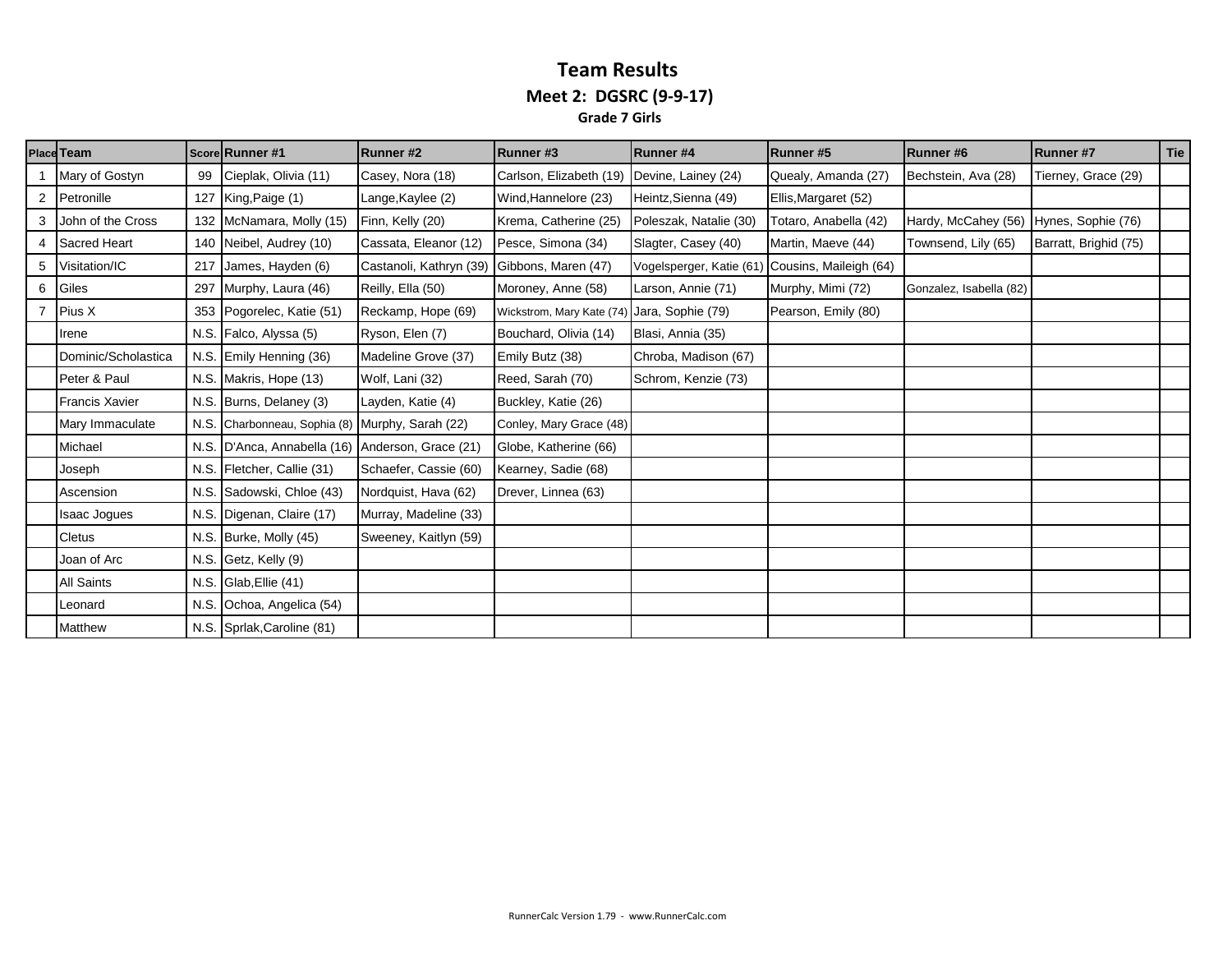#### **Team Results Meet 2: DGSRC (9-9-17) Grade 7 Girls**

| $\overline{7}$<br>13:34.3<br>474<br>51<br>Pogorelec, Katie<br>Pius X<br>$\mathbf{1}$<br>King, Paige<br>Petronille<br>7<br>13:42.3<br>475<br>Petronille<br>2<br>Petronille<br>52<br>Lange, Kaylee<br>Ellis, Margaret<br>3<br>7<br>13:51.7<br>181<br>53<br><b>Francis Xavier</b><br>O'Flaherty, Liadan<br>Burns, Delaney<br>Mary of Gostyn | 7<br>7<br>7<br>7<br>7 | 17:36.8<br>17:43.4<br>17:45.4 | 495<br>472 |
|------------------------------------------------------------------------------------------------------------------------------------------------------------------------------------------------------------------------------------------------------------------------------------------------------------------------------------------|-----------------------|-------------------------------|------------|
|                                                                                                                                                                                                                                                                                                                                          |                       |                               |            |
|                                                                                                                                                                                                                                                                                                                                          |                       |                               |            |
|                                                                                                                                                                                                                                                                                                                                          |                       |                               | 351        |
| 7<br>183<br><b>Francis Xavier</b><br>14:14.5<br>54<br>Ochoa, Angelica<br>4<br>Layden, Katie<br>Leonard                                                                                                                                                                                                                                   |                       | 17:49.2                       | 301        |
| 5<br>7<br>219<br>55<br>Falco, Alyssa<br>14:41.3<br>Colucci, Celia<br>Mary of Gostyn<br>Irene                                                                                                                                                                                                                                             |                       | 17:50.7                       | 348        |
| 14:42.9<br>567<br>6<br>Visitation/IC<br>7<br>56<br>John of the Cross<br>James, Hayden<br>Hardy, McCahey                                                                                                                                                                                                                                  | 7                     | 17:59.1                       | 275        |
| 7<br>7<br>14:46.1<br>220<br>57<br>Ryson, Elen<br>Bukovsky, Jamie<br>Mary of Gostyn<br>Irene                                                                                                                                                                                                                                              | 7                     | 18:01.3                       | 343        |
| 8<br>7<br>14:46.4<br>319<br>58<br>Giles<br>Charbonneau, Sophia<br>Mary Immaculate<br>Moroney, Anne                                                                                                                                                                                                                                       | 7                     | 18:16.0                       | 1213       |
| 7<br>257<br><b>Cletus</b><br>9<br>Getz, Kelly<br>Joan of Arc<br>14:53.0<br>59<br>Sweeney, Kaitlyn                                                                                                                                                                                                                                        | 7                     | 18:23.1                       | 160        |
| 7<br>15:02.2<br>523<br>10<br><b>Sacred Heart</b><br>60<br>Schaefer, Cassie<br>Neibel, Audrey<br>Joseph                                                                                                                                                                                                                                   | 7                     | 18:26.0                       | 296        |
| 7<br>347<br>Visitation/IC<br>11<br>Cieplak, Olivia<br>Mary of Gostyn<br>15:02.5<br>61<br>Vogelsperger, Katie                                                                                                                                                                                                                             | 7                     | 18:51.3                       | 572        |
| 7<br>514<br>62<br>12<br>Cassata, Eleanor<br><b>Sacred Heart</b><br>15:11.6<br>Nordquist, Hava<br>Ascension                                                                                                                                                                                                                               | 7                     | 19:18.4                       | 126        |
| Makris, Hope<br>Peter & Paul<br>7<br>15:15.0<br>449<br>63<br>Drever, Linnea<br>13<br>Ascension                                                                                                                                                                                                                                           | 7                     | 19:19.1                       | 137        |
| 7<br>218<br>14<br>Bouchard, Olivia<br>15:18.5<br>64<br>Cousins, Maileigh<br>Visitation/IC<br>Irene                                                                                                                                                                                                                                       | 7                     | 19:20.7                       | 565        |
| John of the Cross<br>7<br>15:24.3<br>279<br>Sacred Heart<br>15<br>McNamara, Molly<br>65<br>Townsend, Lily                                                                                                                                                                                                                                | 7                     | 19:31.9                       | 529        |
| 7<br>392<br>D'Anca, Annabella<br>Michael<br>15:28.5<br>66<br>Michael<br>16<br>Globe, Katherine                                                                                                                                                                                                                                           | $\overline{7}$        | 19:51.2                       | 395        |
| 7<br>232<br>Dominic/Scholastica<br>17<br>Digenan, Claire<br>15:33.0<br>67<br>Isaac Jogues<br>Chroba, Madison                                                                                                                                                                                                                             | 7                     | 19:52.0                       | 1178       |
| $\overline{7}$<br>15:39.5<br>346<br>68<br>18<br>Casey, Nora<br>Mary of Gostyn<br>Kearney, Sadie<br>Joseph                                                                                                                                                                                                                                | 7                     | 19:59.8                       | 295        |
| 344<br>7<br>15:49.7<br>69<br>Pius X<br>19<br>Carlson, Elizabeth<br>Mary of Gostyn<br>Reckamp, Hope                                                                                                                                                                                                                                       |                       | 20:02.3                       | 1203       |
| John of the Cross<br>7<br>15:53.6<br>273<br>70<br>Reed, Sarah<br>Peter & Paul<br>20<br>Finn, Kelly                                                                                                                                                                                                                                       |                       | 20:02.7                       | 451        |
| 391<br>21<br>7<br>15:54.5<br>71<br>Giles<br>Anderson, Grace<br>Michael<br>Larson, Annie                                                                                                                                                                                                                                                  | 7                     | 20:03.6                       | 196        |
| 22<br>7<br>15:56.2<br>321<br>Giles<br>Mary Immaculate<br>72<br>Murphy, Sarah<br>Murphy, Mimi                                                                                                                                                                                                                                             |                       | 20:04.4                       | 198        |
| Petronille<br>7<br>476<br>Peter & Paul<br>23<br>15:58.9<br>73<br>Schrom, Kenzie<br>Wind, Hannelore                                                                                                                                                                                                                                       | 7                     | 20:16.4                       | 452        |
| 349<br>7<br>74<br>Pius X<br>24<br>Mary of Gostyn<br>16:04.1<br>Wickstrom, Mary Kate<br>Devine, Lainey                                                                                                                                                                                                                                    | 7                     | 21:11.6                       | 1216       |
| 278<br>John of the Cross<br>7<br>16:04.4<br>75<br>Barratt, Brighid<br>Sacred Heart<br>25<br>Krema, Catherine                                                                                                                                                                                                                             | 7                     | 21:41.5                       | 513        |
| 7<br>180<br>76<br>26<br>Buckley, Katie<br><b>Francis Xavier</b><br>16:05.6<br>Hynes, Sophie<br>John of the Cross                                                                                                                                                                                                                         | 7                     | 21:42.9                       | 276        |
| 27<br>7<br>16:15.6<br>352<br>77<br>Sacred Heart<br>Quealy, Amanda<br>Mary of Gostyn<br>Watters, Aine                                                                                                                                                                                                                                     | 7                     | 21:49.2                       | 530        |
| 7<br>16:22.3<br>342<br>28<br>78<br>Dulian, Mathylda<br>John of the Cross<br>Bechstein, Ava<br>Mary of Gostyn                                                                                                                                                                                                                             |                       | 22:19.3                       | 272        |
| 7<br>353<br>79<br>Pius X<br>29<br>Mary of Gostyn<br>16:22.9<br>Jara, Sophie<br>Tierney, Grace                                                                                                                                                                                                                                            | 7                     | 23:45.7                       | 1205       |
| 280<br>7<br>16:29.8<br>80<br>Pius X<br>30<br>Poleszak, Natalie<br>John of the Cross<br>Pearson, Emily                                                                                                                                                                                                                                    | 7                     | 23:52.0 1204                  |            |
| 16:35.7<br>294<br>Matthew<br>Fletcher, Callie<br>7<br>Sprlak, Caroline<br>31<br>Joseph<br>81                                                                                                                                                                                                                                             | 7                     | 24:34.2                       | 367        |
| Peter & Paul<br>16:38.3<br>450<br>Wolf, Lani<br>$\overline{7}$<br>82<br>Gonzalez, Isabella<br>Giles<br>32                                                                                                                                                                                                                                | 7                     | 26:35.5                       | 195        |
| 16:43.0<br>233<br>Murray, Madeline<br>7<br>33<br><b>Isaac Jogues</b>                                                                                                                                                                                                                                                                     |                       |                               |            |
| Sacred Heart<br>$\overline{7}$<br>16:45.1<br>526<br>Pesce, Simona<br>34                                                                                                                                                                                                                                                                  |                       |                               |            |
| 7<br>16:45.5<br>217<br>Blasi, Annia<br>Irene<br>35                                                                                                                                                                                                                                                                                       |                       |                               |            |
| Dominic/Scholastica<br><b>Emily Henning</b><br>7<br>16:45.8<br>164<br>36                                                                                                                                                                                                                                                                 |                       |                               |            |
| 16:50.3<br><b>Madeline Grove</b><br>Dominic/Scholastica<br>161<br>$\overline{7}$<br>37                                                                                                                                                                                                                                                   |                       |                               |            |
| 162<br>16:54.2<br><b>Emily Butz</b><br>Dominic/Scholastica<br>7<br>38                                                                                                                                                                                                                                                                    |                       |                               |            |
| Visitation/IC<br>$\overline{7}$<br>16:55.1<br>39<br>Castanoli, Kathryn<br>564                                                                                                                                                                                                                                                            |                       |                               |            |
| Sacred Heart<br>$\overline{7}$<br>16:56.4<br>527<br>Slagter, Casey<br>40                                                                                                                                                                                                                                                                 |                       |                               |            |
| All Saints<br>17:00.6<br>112<br>Glab, Ellie<br>7<br>41                                                                                                                                                                                                                                                                                   |                       |                               |            |
| Totaro, Anabella<br>John of the Cross<br>7<br>17:13.6<br>282<br>42                                                                                                                                                                                                                                                                       |                       |                               |            |
| 7<br>17:15.0<br>127<br>Sadowski, Chloe<br>Ascension<br>43                                                                                                                                                                                                                                                                                |                       |                               |            |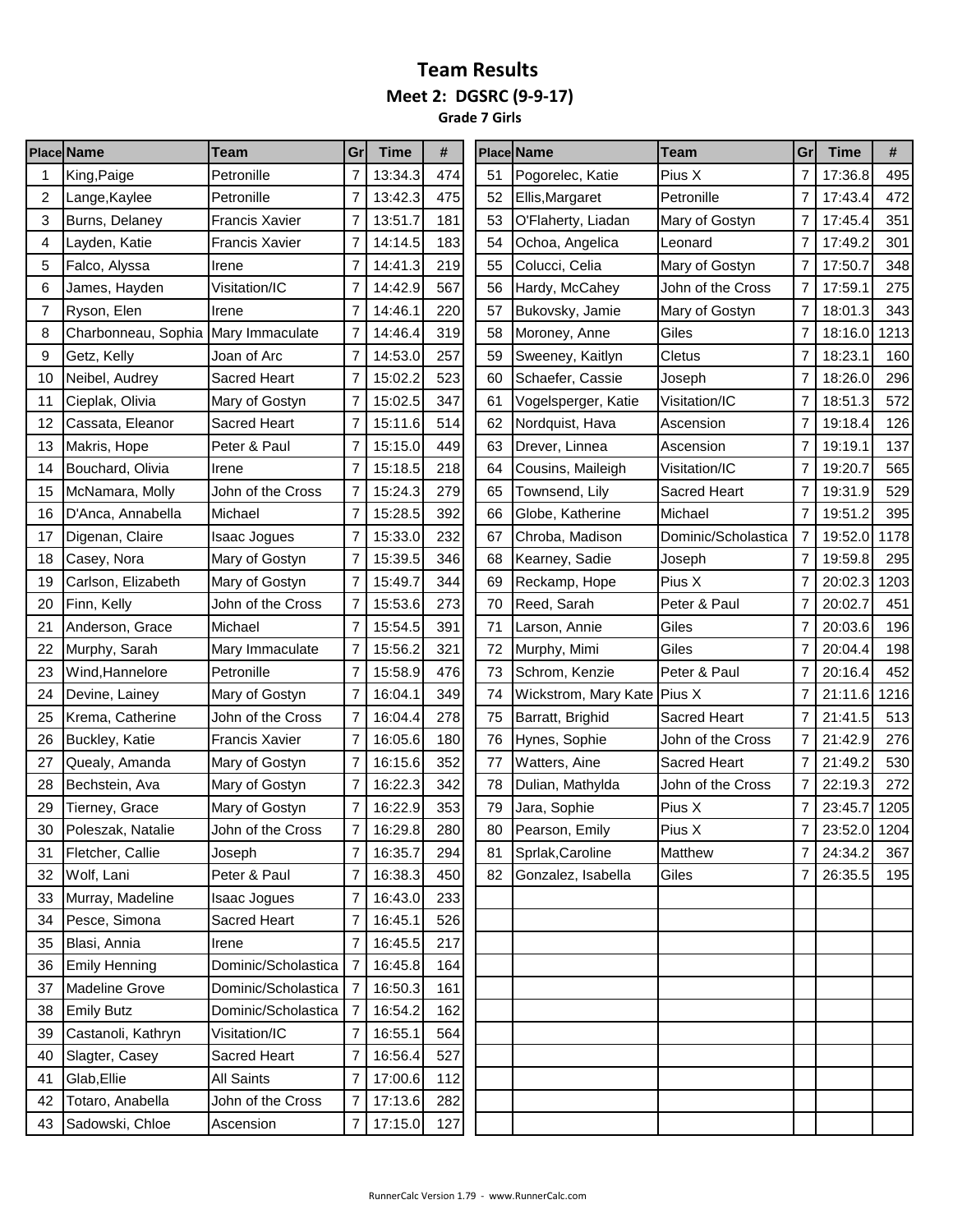#### **Team Results Meet 2: DGSRC (9-9-17) Grade 7 Girls**

| 44 | Martin, Maeve      | Sacred Heart    | 17:17.2 | 520  |  |  |
|----|--------------------|-----------------|---------|------|--|--|
| 45 | Burke, Molly       | <b>Cletus</b>   | 17:25.7 | 149  |  |  |
| 46 | Murphy, Laura      | Giles           | 17:26.7 | 197  |  |  |
| 47 | Gibbons, Maren     | Visitation/IC   | 17:27.7 | 1210 |  |  |
| 48 | Conley, Mary Grace | Mary Immaculate | 17:29.9 | 320  |  |  |
| 49 | Heintz, Sienna     | Petronille      | 17:32.2 | 473  |  |  |
| 50 | Reilly, Ella       | Giles           | 17:36.4 | 199  |  |  |

| .21             | 520  |  |  |  |  |
|-----------------|------|--|--|--|--|
| .7              | 149  |  |  |  |  |
| .7              | 197  |  |  |  |  |
| .7 <sub>l</sub> | 1210 |  |  |  |  |
| .9              | 320  |  |  |  |  |
| $\vert 2 \vert$ | 473  |  |  |  |  |
| $\mathcal{A}$   | 199  |  |  |  |  |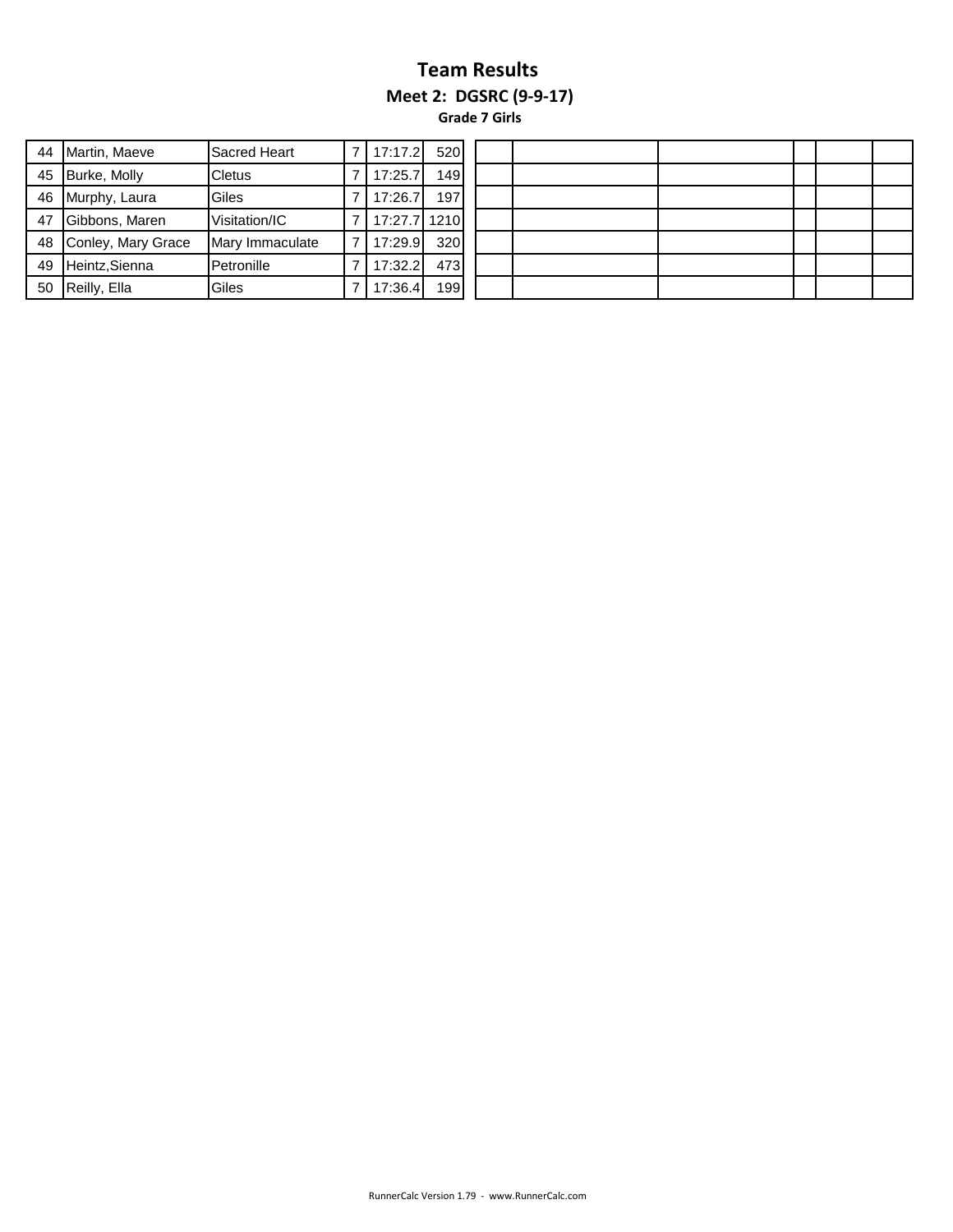#### **Team Results Meet 2: DGSRC (9-9-17) Grade 8 Boys**

|   | <b>Place Team</b>     |      | Score Runner #1                              | <b>Runner#2</b>                              | Runner#3               | Runner#4                                      | Runner#5               | Runner#6             | <b>Runner#7</b>                                 | Tie  |
|---|-----------------------|------|----------------------------------------------|----------------------------------------------|------------------------|-----------------------------------------------|------------------------|----------------------|-------------------------------------------------|------|
|   | Michael               | 51   | Covone, Christopher (1) Oei, Owen (8)        |                                              | Laughlin, Colin (13)   | Baker, Austin (14)                            | Rourke, Michael (15)   | Brennan, Jack (24)   | Rodriguez, Nathan (30)                          |      |
|   | James the Apostle     | 76   | Spahn, Christopher (3) Kiley, Zach (12)      |                                              | Kiley, Nick (16)       | Blankenship, John (20) Coco, Joseph (25)      |                        | Perkins, Nathan (49) | Chavez-Roa, David (67)                          |      |
| 3 | Petronille            |      | 140 Hohe, Patrick (18)                       | Wordekemper, Bennett (21) Davis, Braden (26) |                        | Regennitter, Nicholas (34) Clark, Andrew (41) |                        | Dorsey, Daniel (63)  | Janninck, Nathan (69)                           |      |
|   | Visitation/IC         | 151  | Montgomery, Michael (10) Quinn, Brendan (11) |                                              | Horn, Emmett (29)      | Doyle, Tommy (45)                             | Kenneally, Declan (56) | Spencer, Eric (89)   | Fromelt, Billy (93)                             | 240  |
| 5 | Mary of Gostyn        | 151  | Kalata, Ned (4)                              | Ullmer, Dominic (7)                          | Flannery, Michael (19) | O'Flaherty, Cillian (51)                      | Nelson, Kevin (70)     |                      |                                                 | N.S. |
| 6 | Joseph                | 236  | Maduzia, Peter (22)                          | Chvatal, Jack (35)                           | Nehls, Joey (36)       | Holecek, Sean (58)                            | Perino, Andy (85)      | Napier, William (87) |                                                 |      |
|   | Pius X                | 237  | Nettleton, Tommy (2)                         | DeFeo, Guy (5)                               | Gergen, Justin (71)    | MacShane, Fynn (75)                           | Pearson, Joey (84)     |                      |                                                 |      |
| 8 | Ascension             | 270  | Schmiedler, Ted (28)                         | Sennello, Rocco (48)                         | Healy, Michael (52)    | Huggins, Finley (65)                          | Reed, Brayden (77)     |                      | Whetstone, Tyler (78) Steinhofer, Zachary (100) |      |
| 9 | <b>Cletus</b>         | 299  | Townsend, Jack (39)                          | Hart, Casey (46)                             | Cranny, TH (54)        | McLean, Zach (74)                             | Ketchum, PJ (86)       | Hogan, Caden (88)    | Nawas, Sammy (97)                               |      |
|   | Notre Dame            | N.S. | Gooding, Luke (9)                            | Odeh, Samuel (38)                            | Russo, Dominic (57)    | Marshall, Grady (98)                          |                        |                      |                                                 |      |
|   | Giles                 |      | N.S. Bibbey, Nate (6)                        | Orleans, Nevin (64)                          | Babbo, Charlie (66)    | O'Reilly, Fergus (79)                         |                        |                      |                                                 |      |
|   | Mary Immaculate       |      | N.S. Burbidge, John (37)                     | Donovan, Matthew (50) Bruno, Frankie (92)    |                        | Chlebana, Andy (96)                           |                        |                      |                                                 |      |
|   | Raphael               |      | N.S. Ross, Grant (27)                        | Pasquale, Jack (60)                          | Liedel, Kyle (61)      |                                               |                        |                      |                                                 |      |
|   | Sacred Heart          |      | N.S. Herrmann, Lupe (23)                     | Dube, Robert (81)                            | Nielsen, Charlie (94)  |                                               |                        |                      |                                                 |      |
|   | Matthew               |      | N.S. Avery, Paolo (31)                       | Tipton, Anthony (33)                         |                        |                                               |                        |                      |                                                 |      |
|   | <b>Francis Xavier</b> |      | N.S. Kelly, Tiernan (32)                     | Flynn, Jack (59)                             |                        |                                               |                        |                      |                                                 |      |
|   | Luke                  | N.S. | Lazos, Alejandro (43)                        | Leonardi, Louis (55)                         |                        |                                               |                        |                      |                                                 |      |
|   | Irene                 |      | N.S. Schilf, Jacob (44)                      | Kolker, Thomas (91)                          |                        |                                               |                        |                      |                                                 |      |
|   | <b>Isaac Jogues</b>   |      | N.S. Aque, Holden (68)                       | Francis, Jack (83)                           |                        |                                               |                        |                      |                                                 |      |
|   | Leonard               |      | N.S. Lukas, Colin (17)                       |                                              |                        |                                               |                        |                      |                                                 |      |
|   | Peter & Paul          |      | N.S. Adam, Breen (73)                        |                                              |                        |                                               |                        |                      |                                                 |      |
|   | All Saints            |      | N.S. Bello, Logan (80)                       |                                              |                        |                                               |                        |                      |                                                 |      |
|   | John of the Cross     |      | N.S. Ayersman, Ethan (82)                    |                                              |                        |                                               |                        |                      |                                                 |      |
|   | Dominic/Scholastica   |      | N.S. Buckler, Alex (90)                      |                                              |                        |                                               |                        |                      |                                                 |      |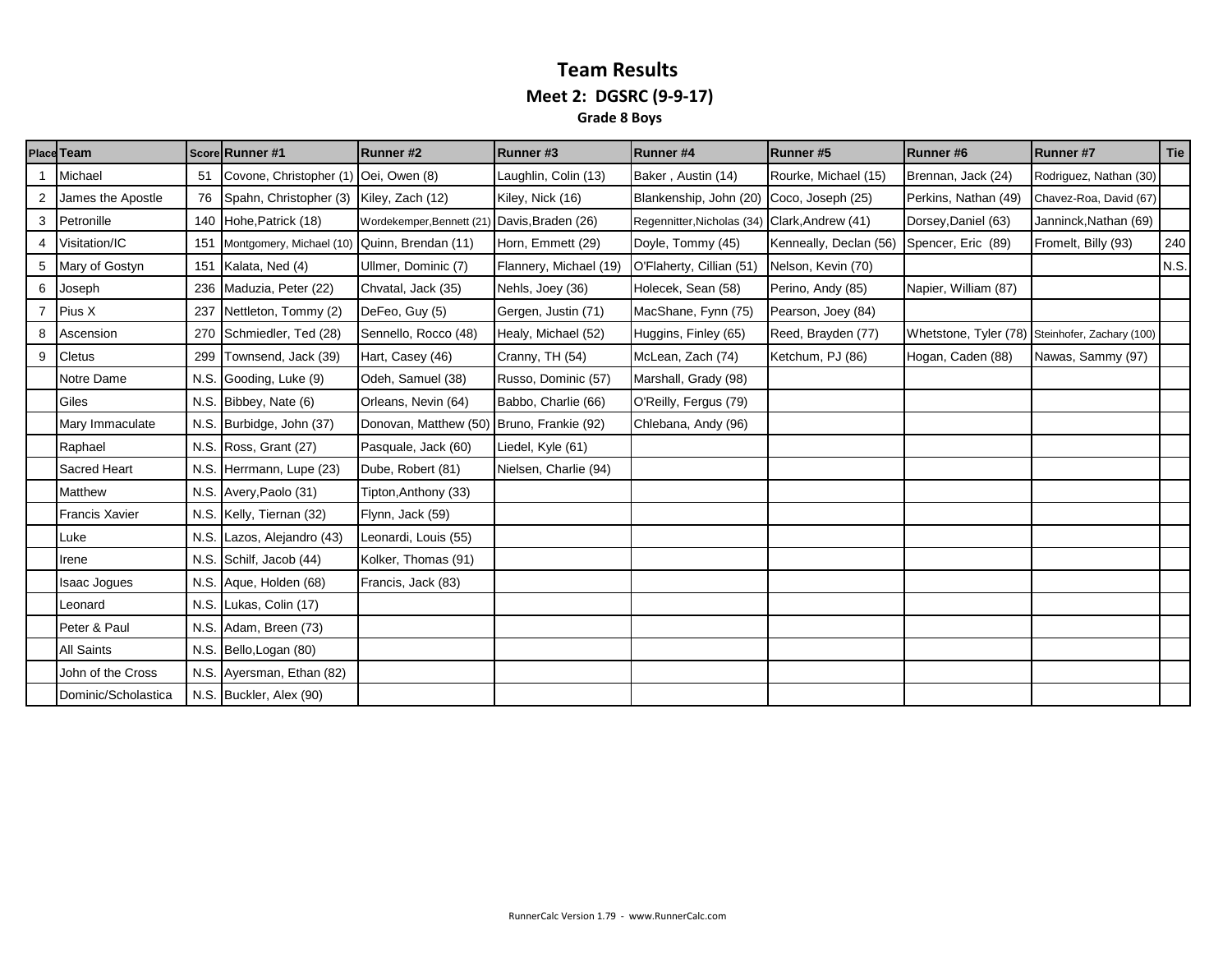**Grade 8 Boys**

|    | <b>Place Name</b>               | Team                | Gr | <b>Time</b>  | #    |    | <b>Place Name</b>      | <b>Team</b>           | Gr | <b>Time</b>  | #    |
|----|---------------------------------|---------------------|----|--------------|------|----|------------------------|-----------------------|----|--------------|------|
| 1  | Covone, Christopher             | Michael             | 8  | 12:26.4      | 968  | 51 | O'Flaherty, Cillian    | Mary of Gostyn        | 8  | 15:32.3      | 907  |
| 2  | Nettleton, Tommy                | Pius X              | 8  | 12:30.8      | 1076 | 52 | Healy, Michael         | Ascension             | 8  | 15:38.0      | 648  |
| 3  | Spahn, Christopher              | James the Apostle   | 8  | 12:39.5      | 789  | 53 | Dey, Thomas            | Michael               | 8  | 15:38.8      | 970  |
| 4  | Kalata, Ned                     | Mary of Gostyn      | 8  | 12:47.4      | 904  | 54 | Cranny, TH             | Cletus                | 8  | 15:40.6      | 674  |
| 5  | DeFeo, Guy                      | Pius X              | 8  | 12:47.9      | 1073 | 55 | Leonardi, Louis        | Luke                  | 8  | 15:42.9      | 863  |
| 6  | Bibbey, Nate                    | Giles               | 8  | 12:48.2      | 718  | 56 | Kenneally, Declan      | Visitation/IC         | 8  | 15:45.3      | 1163 |
| 7  | Ullmer, Dominic                 | Mary of Gostyn      | 8  | 12:49.2      | 908  | 57 | Russo, Dominic         | Notre Dame            | 8  | 15:46.3      | 1003 |
| 8  | Oei, Owen                       | Michael             | 8  | 12:50.9      | 975  | 58 | Holecek, Sean          | Joseph                | 8  | 15:49.7      | 844  |
| 9  | Gooding, Luke                   | Notre Dame          | 8  | 12:53.1      | 1000 | 59 | Flynn, Jack            | <b>Francis Xavier</b> | 8  | 15:53.2      | 708  |
| 10 | Montgomery, Michael             | Visitation/IC       | 8  | 12:58.4      | 1168 | 60 | Pasquale, Jack         | Raphael               | 8  | 15:57.3      | 1086 |
| 11 | Quinn, Brendan                  | Visitation/IC       | 8  | 13:02.3      | 1171 | 61 | Liedel, Kyle           | Raphael               | 8  | 16:08.4      | 1087 |
| 12 | Kiley, Zach                     | James the Apostle   | 8  | 13:03.5      | 787  | 62 | Sheahin, Kyle          | Michael               | 8  | 16:17.1      | 980  |
| 13 | Laughlin, Colin                 | Michael             | 8  | 13:11.0      | 973  | 63 | Dorsey, Daniel         | Petronille            | 8  | 16:19.5      | 1048 |
| 14 | Baker, Austin                   | Michael             | 8  | 13:14.4      | 965  | 64 | Orleans, Nevin         | Giles                 | 8  | 16:24.9      | 720  |
| 15 | Rourke, Michael                 | Michael             | 8  | 13:18.6      | 978  | 65 | Huggins, Finley        | Ascension             | 8  | 16:31.0      | 644  |
| 16 | Kiley, Nick                     | James the Apostle   | 8  | 13:23.5      | 786  | 66 | Babbo, Charlie         | Giles                 | 8  | 16:37.4      | 717  |
| 17 | Lukas, Colin                    | Leonard             | 8  | 13:23.7      | 852  | 67 | Chavez-Roa, David      | James the Apostle     | 8  | 16:37.9      | 784  |
| 18 | Hohe, Patrick                   | Petronille          | 8  | 13:24.3      | 1049 | 68 | Aque, Holden           | <b>Isaac Jogues</b>   | 8  | 16:46.9      | 766  |
| 19 | Flannery, Michael               | Mary of Gostyn      | 8  | 13:27.9      | 903  | 69 | Janninck, Nathan       | Petronille            | 8  | 16:49.6      | 1050 |
| 20 | Blankenship, John               | James the Apostle   | 8  | 13:31.2      | 783  | 70 | Nelson, Kevin          | Mary of Gostyn        | 8  | 16:56.5      | 906  |
| 21 | Wordekemper, Bennett Petronille |                     | 8  | 13:31.4      | 1053 | 71 | Gergen, Justin         | Pius X                | 8  | 17:00.5      | 1074 |
| 22 | Maduzia, Peter                  | Joseph              | 8  | 13:46.9      | 842  | 72 | Karnick, James (jimmy) | Michael               | 8  | 17:00.7      | 972  |
| 23 | Herrmann, Lupe                  | <b>Sacred Heart</b> | 8  | 13:48.5      | 1092 | 73 | Adam, Breen            | Peter & Paul          | 8  | 17:13.1      | 1017 |
| 24 | Brennan, Jack                   | Michael             | 8  | 13:51.9      | 966  | 74 | McLean, Zach           | Cletus                | 8  | 17:23.9      | 673  |
| 25 | Coco, Joseph                    | James the Apostle   | 8  | 14:01.4      | 785  | 75 | MacShane, Fynn         | Pius X                | 8  | 17:25.3      | 1075 |
| 26 | Davis, Braden                   | Petronille          | 8  | 14:04.9      | 1047 | 76 | Picchione, Christopher | Petronille            | 8  | 17:44.3      | 1051 |
| 27 | Ross, Grant                     | Raphael             | 8  | 14:05.4      | 1089 | 77 | Reed, Brayden          | Ascension             | 8  | 17:53.8      | 646  |
| 28 | Schmiedler, Ted                 | Ascension           | 8  | 14:13.9      | 643  | 78 | Whetstone, Tyler       | Ascension             | 8  | 17:54.4      | 645  |
| 29 | Horn, Emmett                    | Visitation/IC       | 8  | 14:19.6      | 1161 | 79 | O'Reilly, Fergus       | Giles                 | 8  | 18:03.0      | 719  |
| 30 | Rodriguez, Nathan               | Michael             | 8  | 14:21.1      | 977  | 80 | Bello, Logan           | <b>All Saints</b>     | 8  | 18:16.8      | 616  |
| 31 | Avery, Paolo                    | Matthew             | 8  | 14:23.1      | 918  | 81 | Dube, Robert           | Sacred Heart          | 8  | 18:17.4 1090 |      |
| 32 | Kelly, Tiernan                  | Francis Xavier      | 8  | 14:24.2      | 709  | 82 | Ayersman, Ethan        | John of the Cross     | 8  | 18:23.7      | 826  |
| 33 | Tipton, Anthony                 | Matthew             | 8  | 14:27.0      | 919  | 83 | Francis, Jack          | Isaac Jogues          | 7  | 18:26.7      | 760  |
| 34 | Regennitter, Nicholas           | Petronille          | 8  | 14:28.4      | 1052 | 84 | Pearson, Joey          | Pius X                | 8  | 18:27.0      | 1077 |
| 35 | Chvatal, Jack                   | Joseph              | 8  | 14:30.9      | 843  | 85 | Perino, Andy           | Joseph                | 8  | 18:32.3      | 841  |
| 36 | Nehls, Joey                     | Joseph              | 8  | 14:36.2      | 840  | 86 | Ketchum, PJ            | Cletus                | 8  | 18:47.5      | 672  |
| 37 | Burbidge, John                  | Mary Immaculate     | 8  | 14:36.7      | 883  | 87 | Napier, William        | Joseph                | 8  | 18:50.4      | 1209 |
| 38 | Odeh, Samuel                    | Notre Dame          | 8  | 14:40.2      | 1002 | 88 | Hogan, Caden           | Cletus                | 8  | 18:59.7      | 671  |
| 39 | Townsend, Jack                  | Cletus              | 8  | 14:45.8 1196 |      | 89 | Spencer, Eric          | Visitation/IC         | 8  | 19:11.1      | 1174 |
| 40 | Dixon, Bradley                  | Michael             | 8  | 14:51.0      | 971  | 90 | Buckler, Alex          | Dominic/Scholastica   | 8  | 19:15.0 1179 |      |
| 41 | Clark, Andrew                   | Petronille          | 8  | 14:54.5      | 1046 | 91 | Kolker, Thomas         | Irene                 | 8  | 19:21.9      | 745  |
| 42 | McBeth, Gavin                   | Michael             | 8  | 14:59.3      | 974  | 92 | Bruno, Frankie         | Mary Immaculate       | 8  | 19:28.7      | 882  |
| 43 | Lazos, Alejandro                | Luke                | 8  | 15:02.4      | 862  | 93 | Fromelt, Billy         | Visitation/IC         | 8  | 20:00.3 1158 |      |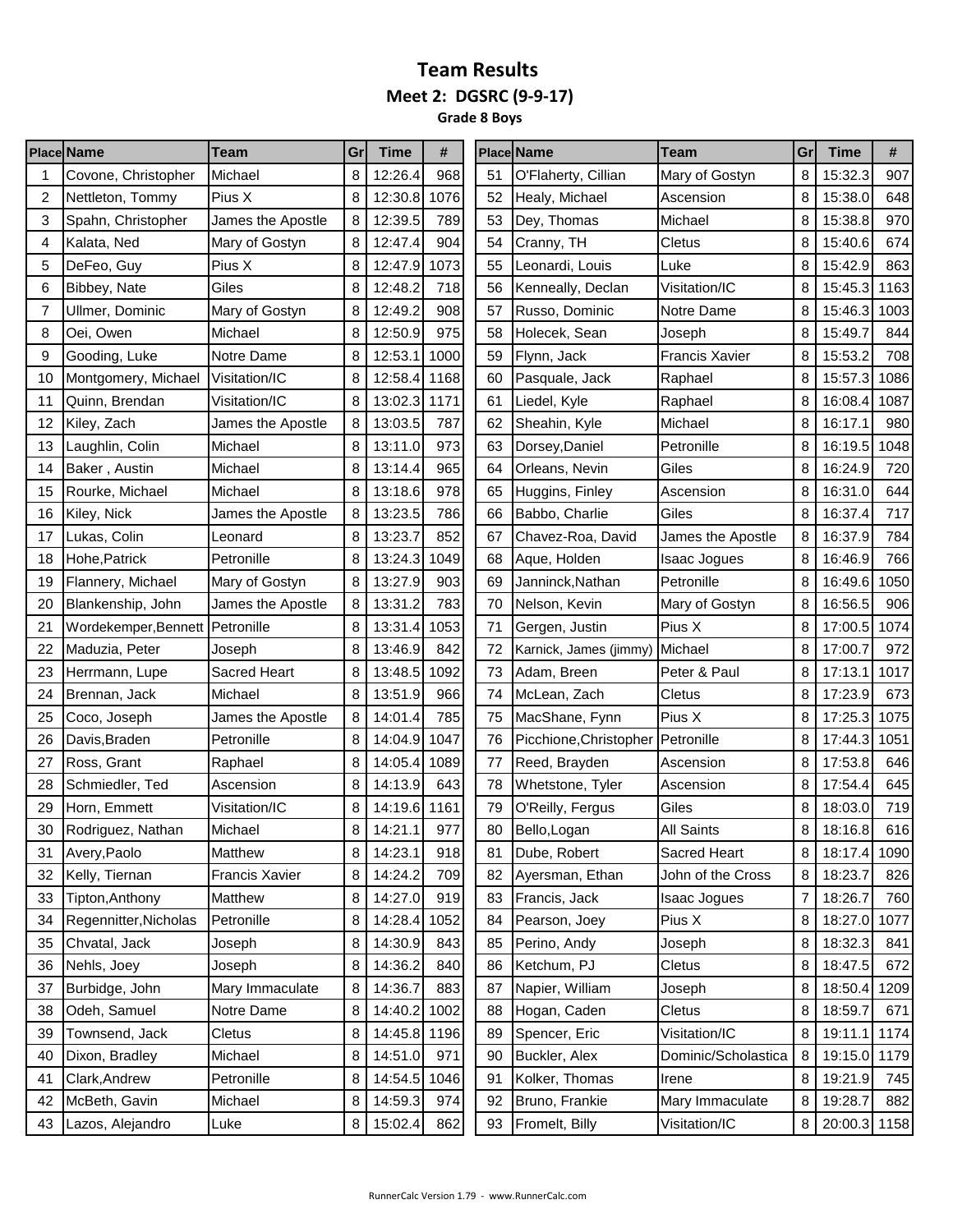**Grade 8 Boys**

| 44 | Schilf, Jacob      | Irene             | 8  | 15:09.4      | 747  | 94 | Nielsen, Charlie        | Sacred Heart      | $\bf 8$ | 20:16.9 1095 |     |
|----|--------------------|-------------------|----|--------------|------|----|-------------------------|-------------------|---------|--------------|-----|
| 45 | Doyle, Tommy       | Visitation/IC     | 8  | 15:12.6 1155 |      | 95 | Falcone, Ryan           | Visitation/IC     | 8       | 20:50.6 1156 |     |
| 46 | Hart, Casey        | Cletus            | 8  | 15:15.9      | 670  | 96 | Chlebana, Andy          | Mary Immaculate   | 8       | 20:58.4      | 884 |
| 47 | Danahey, Grant     | Michael           | 8  | 15:16.3      | 969  | 97 | Nawas, Sammy            | Cletus            | 8       | 21:07.5      | 677 |
| 48 | Sennello, Rocco    | Ascension         | 8  | 15:16.6      | 641  | 98 | Marshall, Grady         | Notre Dame        | 8       | 21:29.8 1001 |     |
| 49 | Perkins, Nathan    | James the Apostle | 8  | 15:18.8      | 788  | 99 | Stachnik, Henry         | James the Apostle | 8       | 22:43.9      | 790 |
| 50 | Donovan, Matthew   | Mary Immaculate   | 8  | 15:20.9      | 885  |    | 100 Steinhofer, Zachary | Ascension         | 8       | 23:04.4      | 642 |
|    | Place Name         | <b>Team</b>       | Gr | <b>Time</b>  | $\#$ |    | Place Name              | <b>Team</b>       | Gr      | <b>Time</b>  | #   |
|    | 101 Mayfield, Nick | Visitation/IC     | 8  | 23:15.5 1185 |      |    |                         |                   |         |              |     |
|    |                    |                   |    |              |      |    |                         |                   |         |              |     |
|    |                    |                   |    |              |      |    |                         |                   |         |              |     |
|    |                    |                   |    |              |      |    |                         |                   |         |              |     |
|    |                    |                   |    |              |      |    |                         |                   |         |              |     |
|    |                    |                   |    |              |      |    |                         |                   |         |              |     |
|    |                    |                   |    |              |      |    |                         |                   |         |              |     |
|    |                    |                   |    |              |      |    |                         |                   |         |              |     |
|    |                    |                   |    |              |      |    |                         |                   |         |              |     |
|    |                    |                   |    |              |      |    |                         |                   |         |              |     |
|    |                    |                   |    |              |      |    |                         |                   |         |              |     |
|    |                    |                   |    |              |      |    |                         |                   |         |              |     |
|    |                    |                   |    |              |      |    |                         |                   |         |              |     |
|    |                    |                   |    |              |      |    |                         |                   |         |              |     |
|    |                    |                   |    |              |      |    |                         |                   |         |              |     |
|    |                    |                   |    |              |      |    |                         |                   |         |              |     |
|    |                    |                   |    |              |      |    |                         |                   |         |              |     |
|    |                    |                   |    |              |      |    |                         |                   |         |              |     |
|    |                    |                   |    |              |      |    |                         |                   |         |              |     |
|    |                    |                   |    |              |      |    |                         |                   |         |              |     |
|    |                    |                   |    |              |      |    |                         |                   |         |              |     |
|    |                    |                   |    |              |      |    |                         |                   |         |              |     |
|    |                    |                   |    |              |      |    |                         |                   |         |              |     |
|    |                    |                   |    |              |      |    |                         |                   |         |              |     |
|    |                    |                   |    |              |      |    |                         |                   |         |              |     |
|    |                    |                   |    |              |      |    |                         |                   |         |              |     |
|    |                    |                   |    |              |      |    |                         |                   |         |              |     |
|    |                    |                   |    |              |      |    |                         |                   |         |              |     |
|    |                    |                   |    |              |      |    |                         |                   |         |              |     |
|    |                    |                   |    |              |      |    |                         |                   |         |              |     |
|    |                    |                   |    |              |      |    |                         |                   |         |              |     |
|    |                    |                   |    |              |      |    |                         |                   |         |              |     |
|    |                    |                   |    |              |      |    |                         |                   |         |              |     |
|    |                    |                   |    |              |      |    |                         |                   |         |              |     |
|    |                    |                   |    |              |      |    |                         |                   |         |              |     |
|    |                    |                   |    |              |      |    |                         |                   |         |              |     |